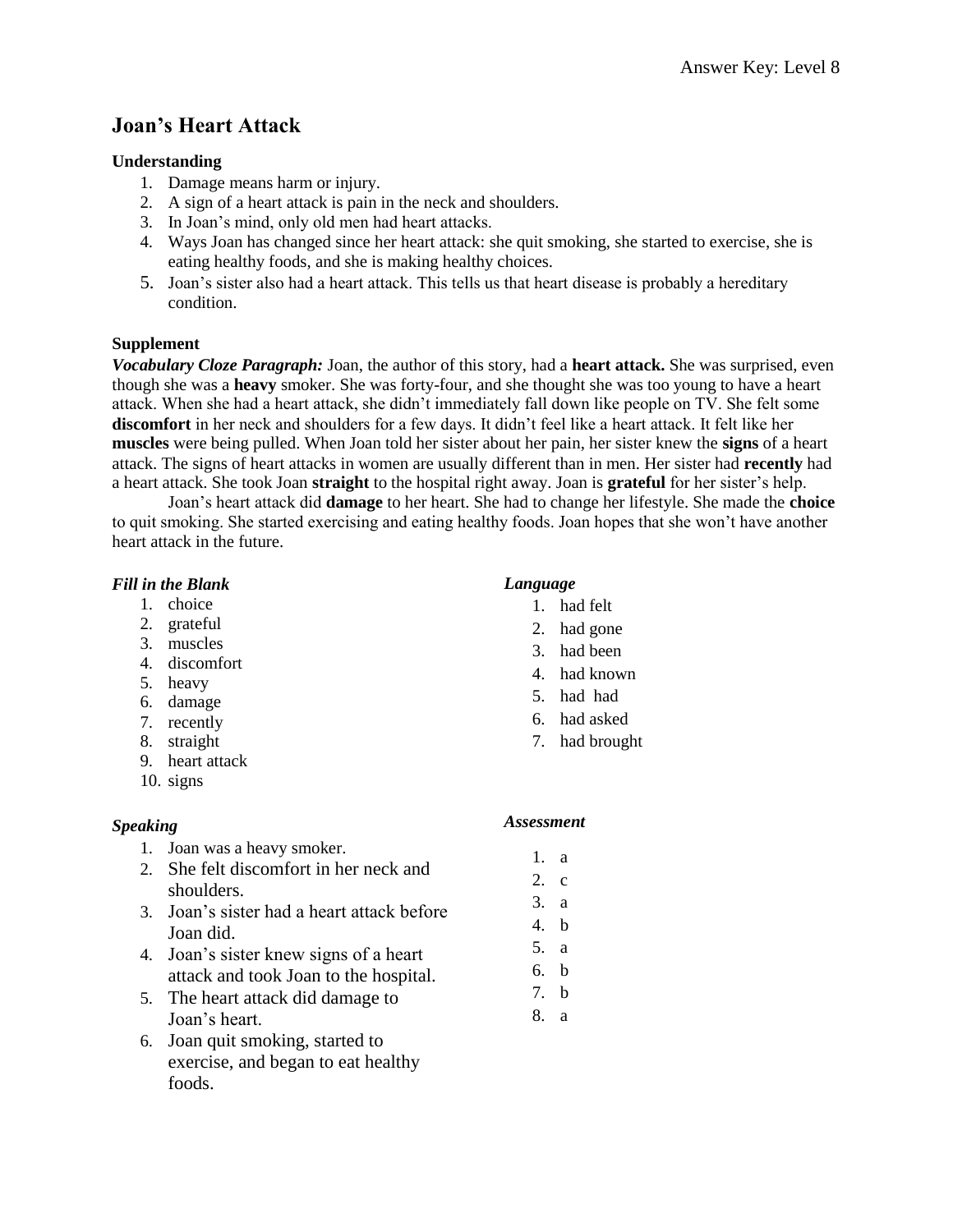# **A Lunch Surprise**

## **Understanding**

- 1. Odd means strange or unusual something that's not expected.
- 2. Lul's husband eats lunch at noon.
- 3. B, D, C, A is the correct order.
- 4. Lul's husband was surprised by this lunch.
- 5. Lul could have asked for clarification; she could have asked her husband to repeat his request.

## **Supplement**

*Vocabulary Cloze Paragraph:* Lul is a student of English. She goes to English class. She **practices** English with her husband. When Lul was going to make her husband lunch one day, she asked him what he would like. She thought he answered, "An apple sandwich." What a strange **request**, Lul thought. She had learned many new things about the U.S., but she thought an apple sandwich was **odd**. Still, she **reasoned** that maybe Americans like this kind of sandwich, so she made it for her husband.

She put **mayonnaise** on two slices of bread. She added **thin** slices of apple. She made him an apple sandwich and **packed** it in a bag. When she handed the lunch to her husband, she said, "I hope you like it."

Lul's husband ate with his coworkers. He took a bite of the sandwich. He discovered something unexpected. "An apple sandwich!" he **exclaimed**. His coworkers said they had never heard of an apple sandwich before. Lul's husband replied, "**Neither** had I." The apple sandwich was a lunch surprise!

## *Fill in the Blank*

- 1. Mayonnaise
- 2. Request
- 3. Neither
- 4. exclaimed
- 5. reasoned
- 6. thin
- 7. practices
- 8. odd
- 9. packed

## *Speaking*

- 1. She is taking classes and practices English with her husband.
- 2. Lul's husband asked for an apple and a sandwich.
- 3. Lul made her husband an apple sandwich.
- 4. She made the apple sandwich and then packed it in a bag.
- 5. Lul's husband had lunch with other workers.
- 6. Lul's husband was surprised to find an apple sandwich for lunch.

#### *Language*

- 1. Lul said he wanted an apple sandwich.
- 2. She said hoped the meeting started on time today.
- 3. He told me the line started back there.
- 4. Our manager told us everyone had a two-hour lunch today.
- 5. Samsam said she knew how to speak English.
- 6. The cook said he didn't have any oranges.
- 7. Olaf said he needed to switch shifts.

- 1. a
- 2. b
- 3. b
- 4. c
- 5. a
- 6. b
- 7. a
- 8. c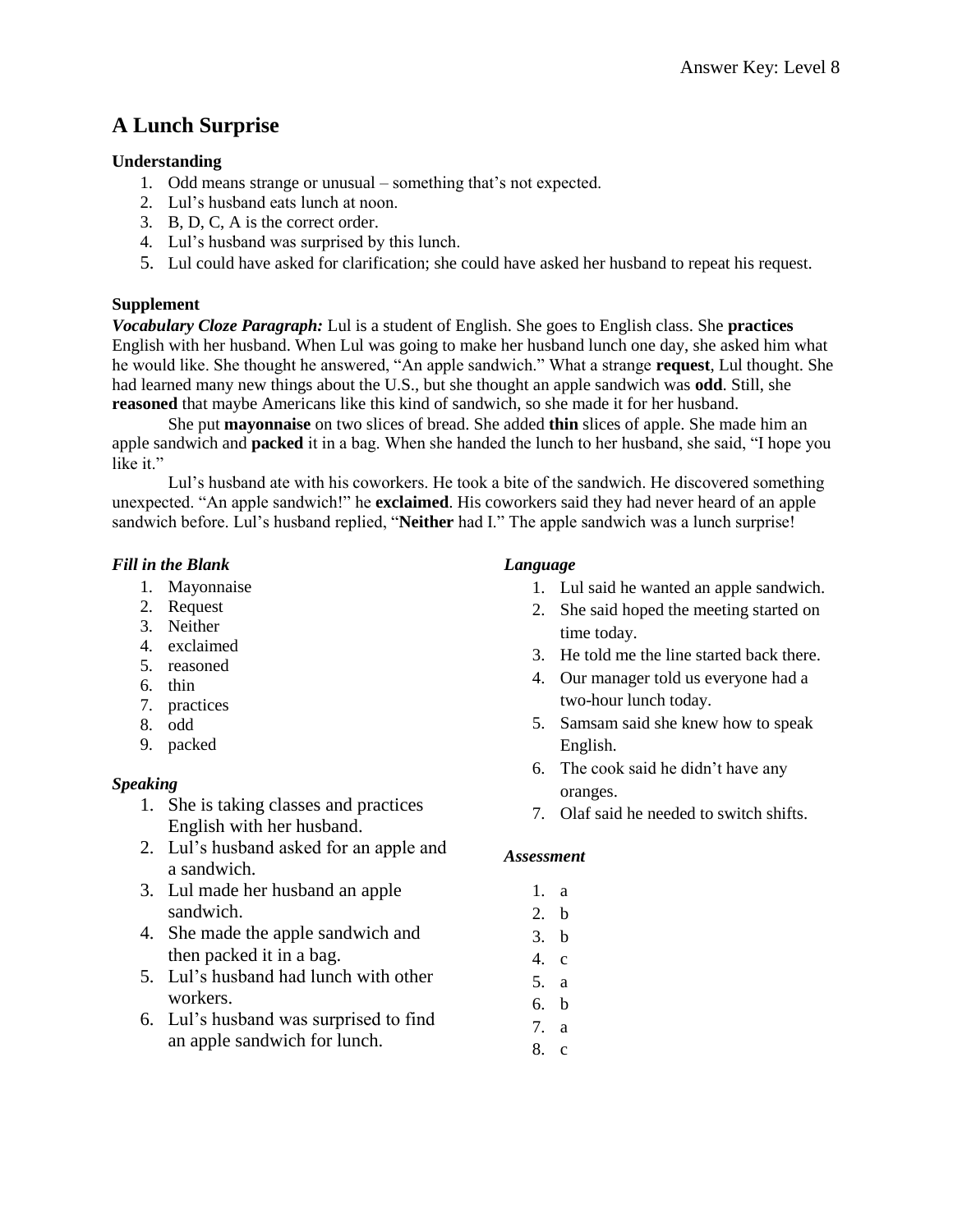# **Smart Food Shopping**

### **Understanding**

- 1. Convenience food is something that is easy to make (like a frozen meal).
- 2. A menu is a list of foods that will be served at a meal or snack.
- 3. Before you plan your menu, check for what you have in your cupboards and refrigerator that you can use for the week.
- 4. Avoid means to not do something, or keep away from something.
- 5. To make sure you have enough cash to buy groceries each week, divide your food money into four envelopes and use one each week of the month.

#### **Supplement**

*Vocabulary Cloze Paragraph:* There are several things that someone can do to be a smart food **shopper**. First, look around your kitchen to see what things you already have. Then plan menus for all of the meals and snacks that you will eat during the week. Make a list of the **ingredients** that you will need. Then check for **coupon** offers. These coupons can help you to save money. You may also find **specials** at the store.

When you go to the store, try to **avoid** shopping when you are hungry. You should also avoid **convenience** foods, like frozen meals. They are usually more expensive. Don't buy more food than you can **store** safely. Buy smaller sizes if you are **short on** money. If you are on a **tight** budget, put money into four different envelopes. Use one envelope each week for buying groceries. Finally, remember to **stick to** your shopping list. These tips can help you to do smart food shopping.

## *Fill in the Blank*

- 1. coupon
- 2. avoid
- 3. stick to
- 4. short on
- 5. shopper
- 6. store
- 7. ingredients
- 8. convenience
- 9. specials
- 10. tight

## *Speaking*

- 1. The story is mainly about ways to save money at the grocery store.
- 2. People should check for what foods they have first, plan a menu for the week, check for coupons and store specials, and make a list of things to buy.
- 3. The author thinks shoppers should try to not buy convenience foods. "Try to avoid buying convenience foods because of their cost."
- 4. People on a tight budget can divide food money into four envelopes and use one envelope each week for grocery shopping.
- 5. *Answer will vary.*

# *Language*

- 1. Anybody
- 2. anything
- 3. anywhere
- 4. anyone
- 5. anywhere
- 6. everything
- 7. everything

- 1. b
- 2. c
- 3. b
- 4. a
- 5. b
- 6. a
- 7. b
- 8. b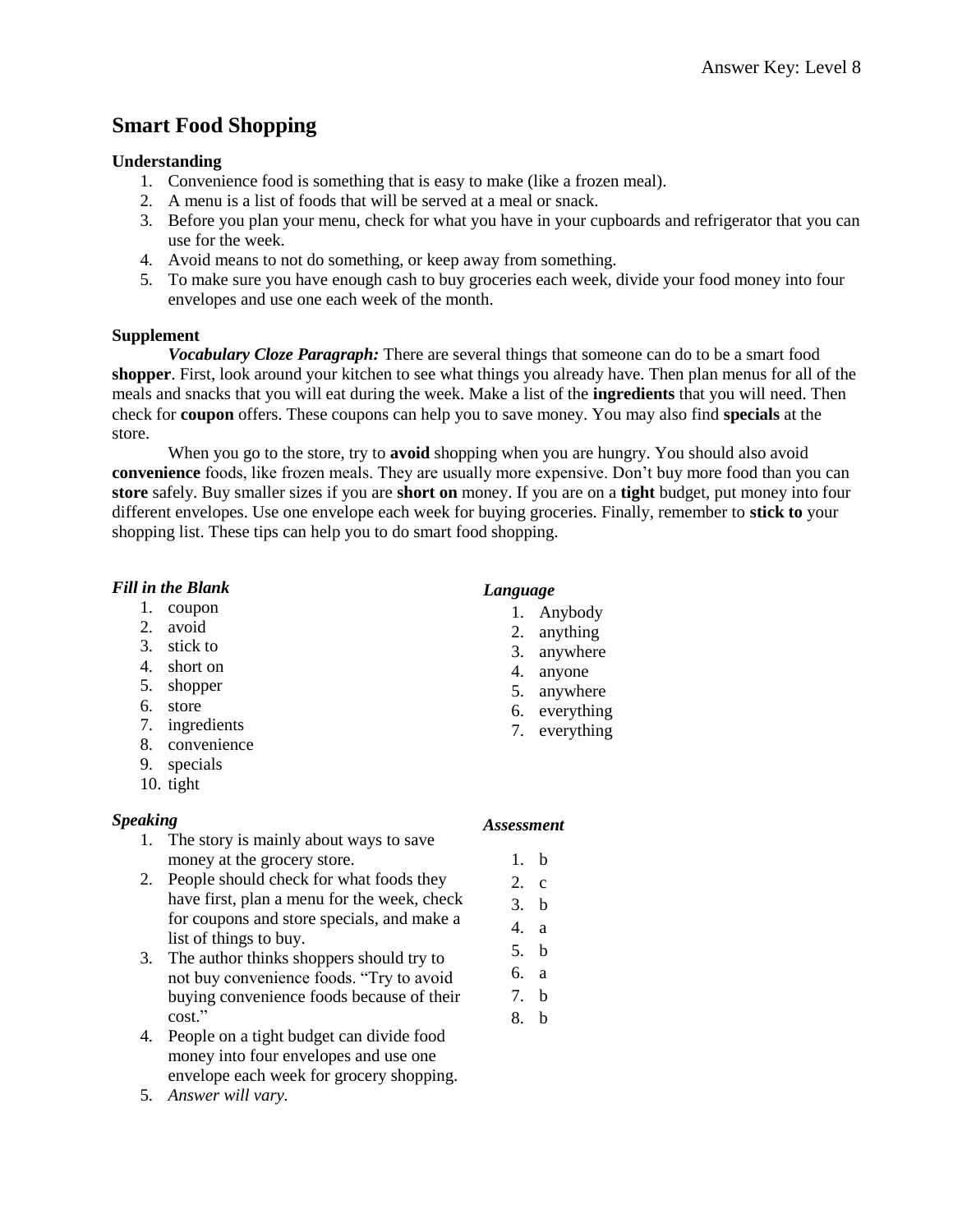# **Planning Gets You to Work**

#### **Understanding**

- 1. Mary plans to be to work 15 minutes early.
- 2. Mary does many things at night to save time in the morning. She sets the table for breakfast, plans breakfast, lays out her clothes, and packs lunches.
- 3. Mary works at a health center.
- 4. Mary has learned that planning makes it easier to get to work on time.
- 5. Prepare means to get ready, to plan or do ahead.

#### **Supplement**

*Vocabulary Cloze Paragraph:* Mary Davis knows that having a **plan** is important. A good plan is the **secret** to getting to work on time. As a **single** mother, Mary is responsible for getting herself and her children ready for work and school each day. Mary plans **ahead** each night by getting things ready for the next day. She **lays out** the clothes that she will wear to work. She packs lunches. She also decides what to **prepare** for breakfast and sets the table. The mornings are easier because Mary has a plan. She is able to arrive early to her job as a **receptionist**. Arriving early makes a good **impression** on her boss.

|  | <b>Fill in the Blank</b> |  |
|--|--------------------------|--|
|  |                          |  |

| 1. | single          |      |              |
|----|-----------------|------|--------------|
| 2. | secret          | 2. I |              |
| 3. | ahead           | 3. P |              |
| 4. | impression      | 4.   | $\mathbf D$  |
| 5. | prepare         | 5. I |              |
|    | 6. receptionist | 6. P |              |
|    | 7. lays out     | 7. D |              |
|    | 8. plan         | 8.   | $\mathbf{P}$ |
|    |                 | 9.   |              |

## *Speaking*

*Assessment*

1. b 2. a 3. b 4. b 5. a 6. b 7. c 8. b

*Language*

- 1. Mary is a receptionist at a Health Center. 2. Mary's secret is to plan well.
- 3. Mary has her children lay out their clothes for school, lays out her own clothes for work, makes lunches for the next day, sets the table for breakfast, and plans what she will make for breakfast.
- 4. Mary gets up before her children, gets dressed, makes breakfast, get the children on the school bus, and then drives to work.
- 5. Arriving early makes a good impression on her boss.
- 6. *Answers will vary.*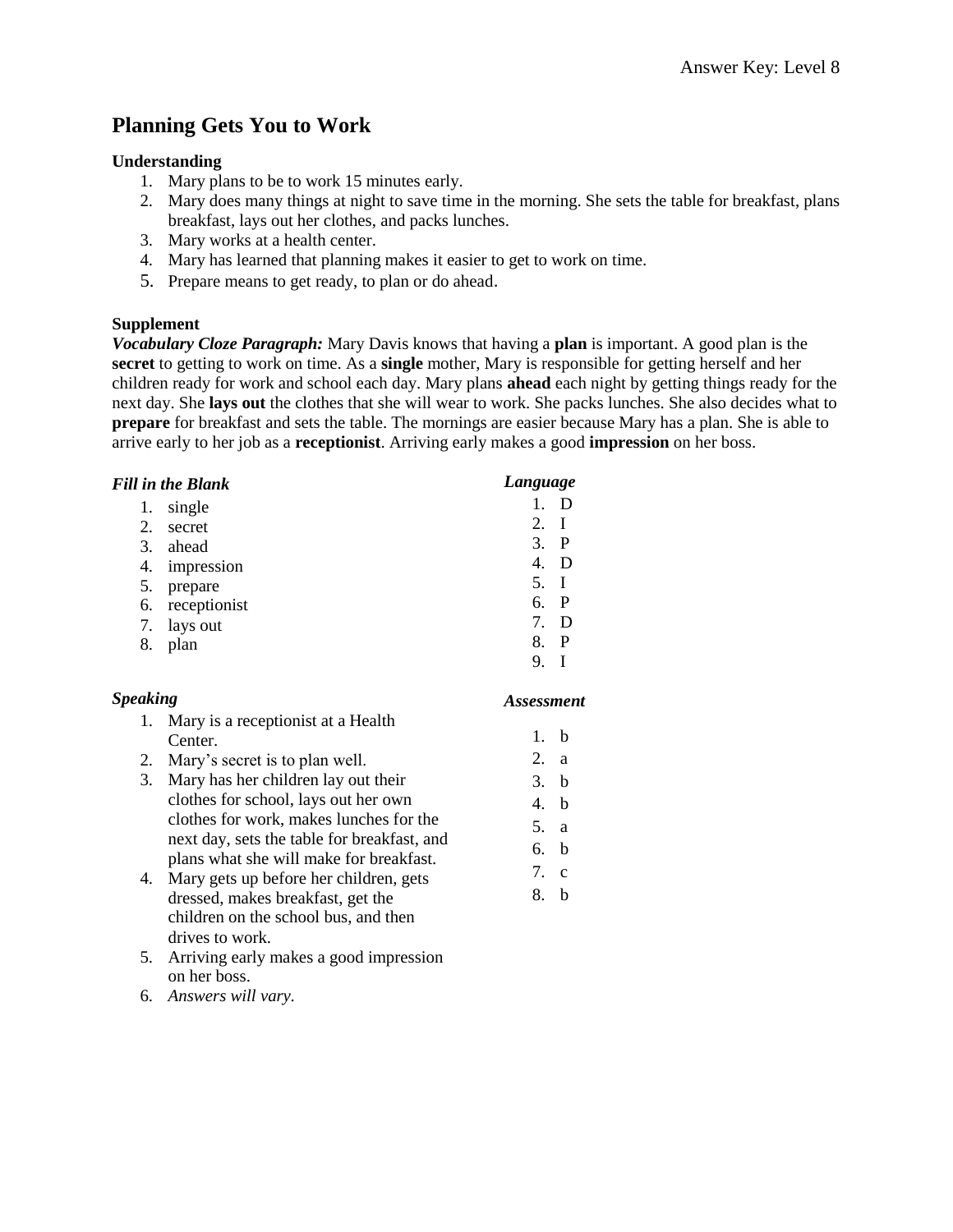# **Volunteering in Your Community**

## **Understanding**

- 1. Volunteer means to do something good without receiving. Volunteering is fun and rewarding. It makes your community a healthier and safer place, and you help people meet their needs.
- 2. People can volunteer at schools, hospitals, places of worship, and in their neighborhood.
- 3. Libraries, fire and police departments, schools, and places of worship are services in communities.
- 4. Anyone, young or old, can volunteer.
- 5. A community is the area where you and your neighbors live, work and play.
- 6. Reward means something that pleases or satisfies something that makes you feel good.

## **Supplement**

*Vocabulary Cloze Paragraph:* It is fun and **rewarding** to give back to your community by **volunteering**. Communities offer many services for the people who live in them. The fire and police **departments** keep community members safe. Hospitals and clinics keep people healthy. Communities need people who are willing to **give freely** of their time and talents. Luckily, there are some easy ways for people of all ages to volunteer. You can help an **elderly** neighbor who has trouble doing things around the house. You can drive people to do their shopping or attend **worship** services. You could be a **crossing guard** at a school. You can help out at a **local** hospital or food shelf. You can even "**Adopt** a Highway" and volunteer to keep it clean and free from litter. Volunteers help make a community a better place to live, work, and play.

# *Fill in the Blank*

- 1. adopt
- 2. rewarding
- 3. local
- 4. worship
- 5. volunteering
- 6. crossing guard
- 7. departments
- 8. Elderly
- 9. give freely

# *Speaking*

- 1. A community is an important place because it's where you live, work, and play.
- 2. Some services are fire and police departments, schools, hospitals, libraries, and places of worship.
- 3. To volunteer means to give freely of your time and talents without getting paid.
- 4. People can volunteer as crossing guards, can help elderly neighbors, can drive neighbors where they need to go, can help at a hospital, or adopt a highway.
- 5. People volunteer because it is fun and rewarding to volunteer. Volunteering helps others.

## 6. *Answers will vary.*

# *Language*

- 1. The 10-year-old boy walks the dog.
- 2. Volunteers do good things in the community.
- 3. Fire and police departments keep communities safe.
- 4. A mom drives people in the neighborhood to their place of worship.
- 5. A crossing guard helps school children across busy streets.
- 6. People of all ages check books out of the library.
- 7. "Adopt a Highway" groups clean ditches along roads in the fall and spring.

- 1. a
- 2. a
- 3. c
- 4. b
- 5. a
- 6. a
- 7. b
- 8. a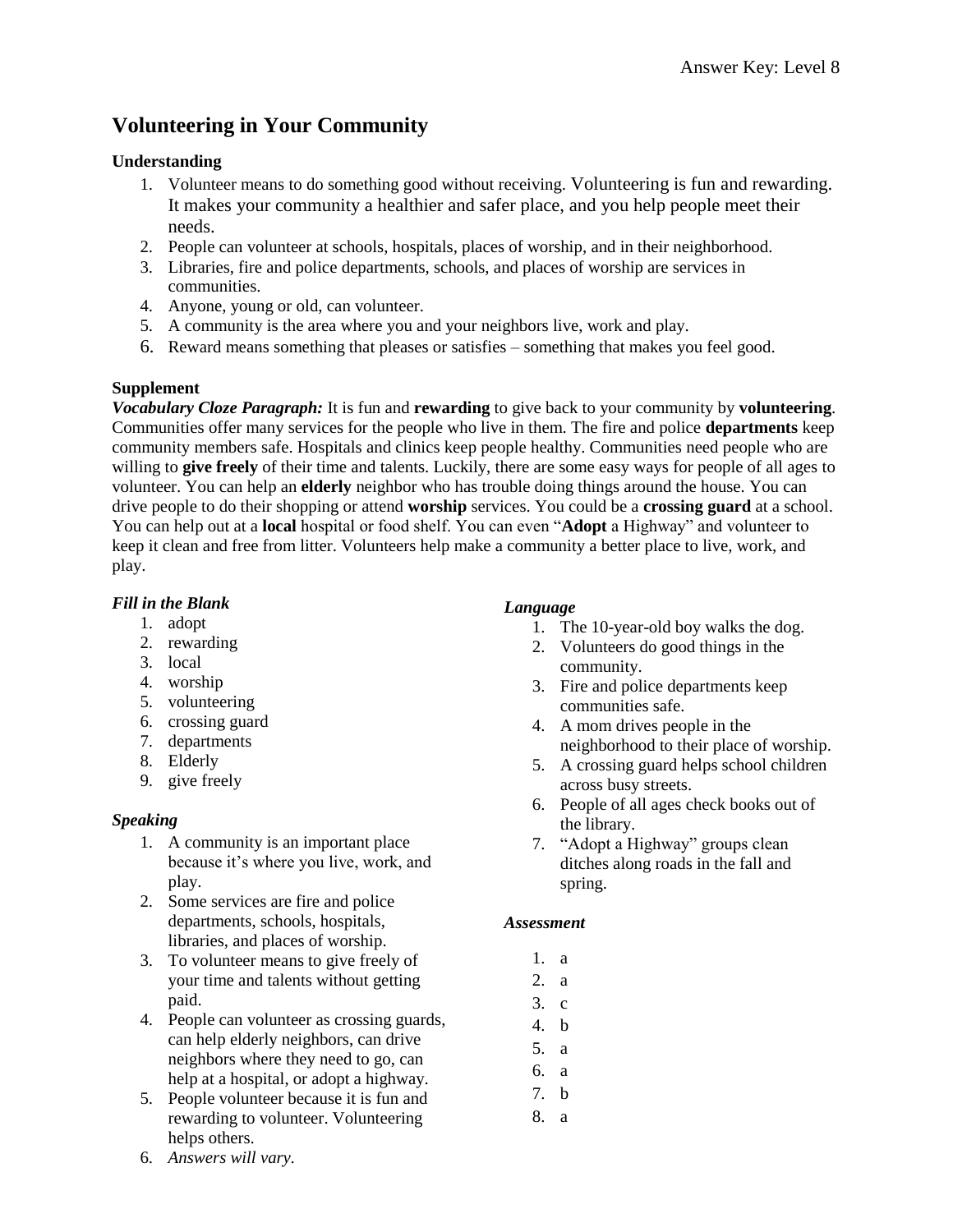# **Caffeine**

# **Understanding**

- 1. Coffee, tea, Coke, Pepsi, Mountain Dew, and chocolate all contain caffeine.
- 2. Some unhealthy effects of caffeine: it stimulates the heart, raises blood pressure, makes someone jumpy or nervous, causes headaches, and affects sleep.
- 3. Decaffeinated means no caffeine, the caffeine has been removed.
- 4. Some people like caffeine because it wakes them up; it makes them feel less tired; it helps them stay awake.
- 5. Bother means to trouble or annoy.
- 6. You know you've had too much caffeine if you get jumpy or nervous, if you get headaches, and/or you have trouble falling asleep.
- 7. Stimulate means to make active, to excite.

# **Supplement**

*Vocabulary Cloze Paragraph:* Several foods and drinks contain caffeine. Caffeine can **energize** people and helps them to feel more awake. Caffeine is in coffee and tea, but some people **prefer** soft drinks, like Coke. Some people also get a caffeine **boost** from chocolate.

Caffeine has an **effect** on people that makes them feel more awake. This can be good in the daytime, but people who drink caffeine at night can be **bothered** by not being able to fall asleep. Of course, some people do drink caffeine because they need to stay awake at night. Unfortunately, it is not healthy to use caffeine **in place of** sleep. Caffeine **stimulates** your heart. It can raise your blood **pressure**. For people who are worried about having too much caffeine, try decaffeinated drinks. These kinds of drinks have had the caffeine **taken out**.

Caffeine can give us energy; **however**, it can also make us tired.

# *Fill in the Blank*

- 1. taken out
- 2. prefer
- 3. boost
- 4. in place of
- 5. energize
- 6. bothered
- 7. pressure
- 8. stimulates
- 9. however
- 10. effect

## *Speaking*

- 1. Caffeine gives a boost in energy.
- 2. Coffee, tea, soft drinks, and chocolate contain caffeine.
- 3. Caffeine keeps people awake.
- 4. Late-night drivers and people who work the night shift.
- 5. Caffeine keeps people awake, stimulates the heart, raises blood pressure, makes someone jumpy or nervous, and causes headaches.
- 6. People can drink decaffeinated drinks.

# *Language*

- 1. has enjoyed
- 2. is enjoying
- 3. have had
- 4. is having
- 5. has not drunk
- 6. are making
- 7. has seen

- 1. a
- 2. b
- 3. c
- 4. a
- 5. b
- 6. a
- 7. c
- 8. b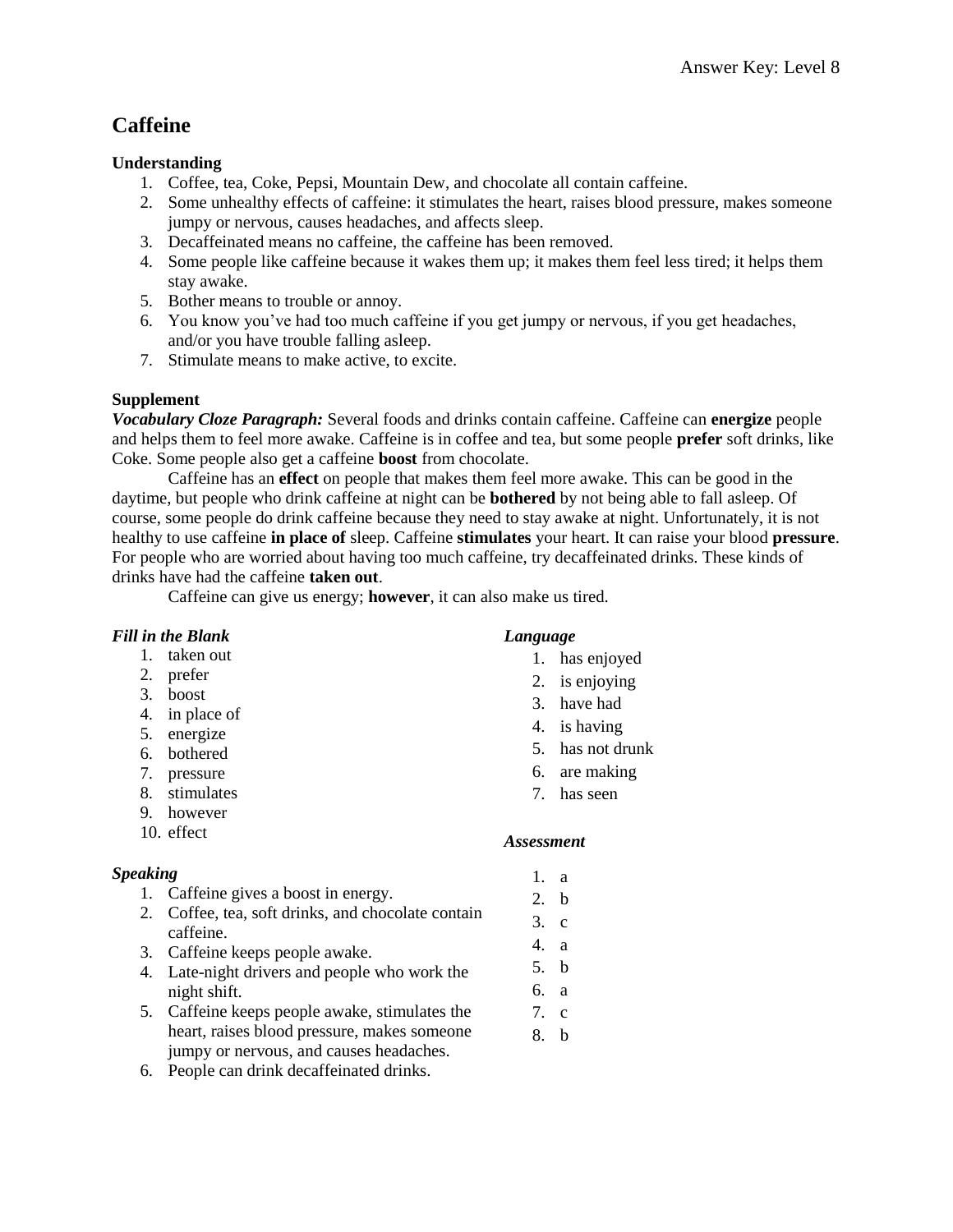# **Take Me Out to the Ball Game**

#### **Understanding**

- 1. There are a least 9 players on a baseball team. the Ball Game
- 2. Root means to cheer for a player or team in a game or contest.
- 3. Anyone, young or old, can play baseball.
- 4. "Take Me Out to the Ball Game" is America's favorite baseball song.
- 5. Contact the Community Education or Parks and Recreation Office in your area if you would like to join a baseball team.

## **Supplement**

*Vocabulary Cloze Paragraph:* When people hear the song "Take Me Out to the Ball Game," they immediately think of baseball. The **sport** of baseball is one of America's favorites. Many people of all ages enjoy playing baseball in a group **league** during the spring and summer. It is easy to find a league to play on. Find the phone number of your local **Parks and Recreation** office. Then **contact** the office to find out more information about playing baseball with others. There may be more than one **local** league that will welcome new players. The office will let you know about leagues for adults, **youth**, and children. On a league, no one is a professional; everyone just wants to have fun! Find out which of the **positions** you may play best!

Some people might want to just **dust off** their baseball glove, also called a mitt, and **play catch** in their yard with their children. Watching a baseball game is another way to participate in an American tradition. When you hear the song "Take Me Out to the Ball Game," feel free to join in and **root** for your favorite team!

|                 | <b>Fill in the Blank</b>             | Language                 |
|-----------------|--------------------------------------|--------------------------|
| 1.              | dust off                             | $\mathbf{1}$<br>e        |
| 2.              | root                                 | 2.<br>d                  |
| 3.              | youth                                | 3.<br>g<br>f             |
| 4.              | play catch                           | 4.<br>5. b               |
| 5.              | local                                | 6.<br>a                  |
| 6.              | sport                                | 7. c                     |
| 7.              | Parks and Recreation                 |                          |
| 8.              | Positions                            |                          |
| 9.              | League                               |                          |
|                 | 10. contact                          |                          |
| <b>Speaking</b> |                                      | <i><b>Assessment</b></i> |
| 1.              | People often eat peanuts and Cracker | 1.<br>a                  |
|                 | Jacks.                               | 2. c                     |
| 2.              | It means cheer for your team.        | 3. b                     |
| 3.              | Baseball is a team sport.            | 4. c                     |
|                 | 4. There are nine positions.         |                          |
| 5.              | You can enjoy a league by contacting | 5.<br>b                  |
|                 | your local Community Education or    | 6.<br>a                  |
|                 | Parks and Recreation Office.         | 7.<br>$\mathbf{C}$       |

6. You can watch baseball or play catch 8. a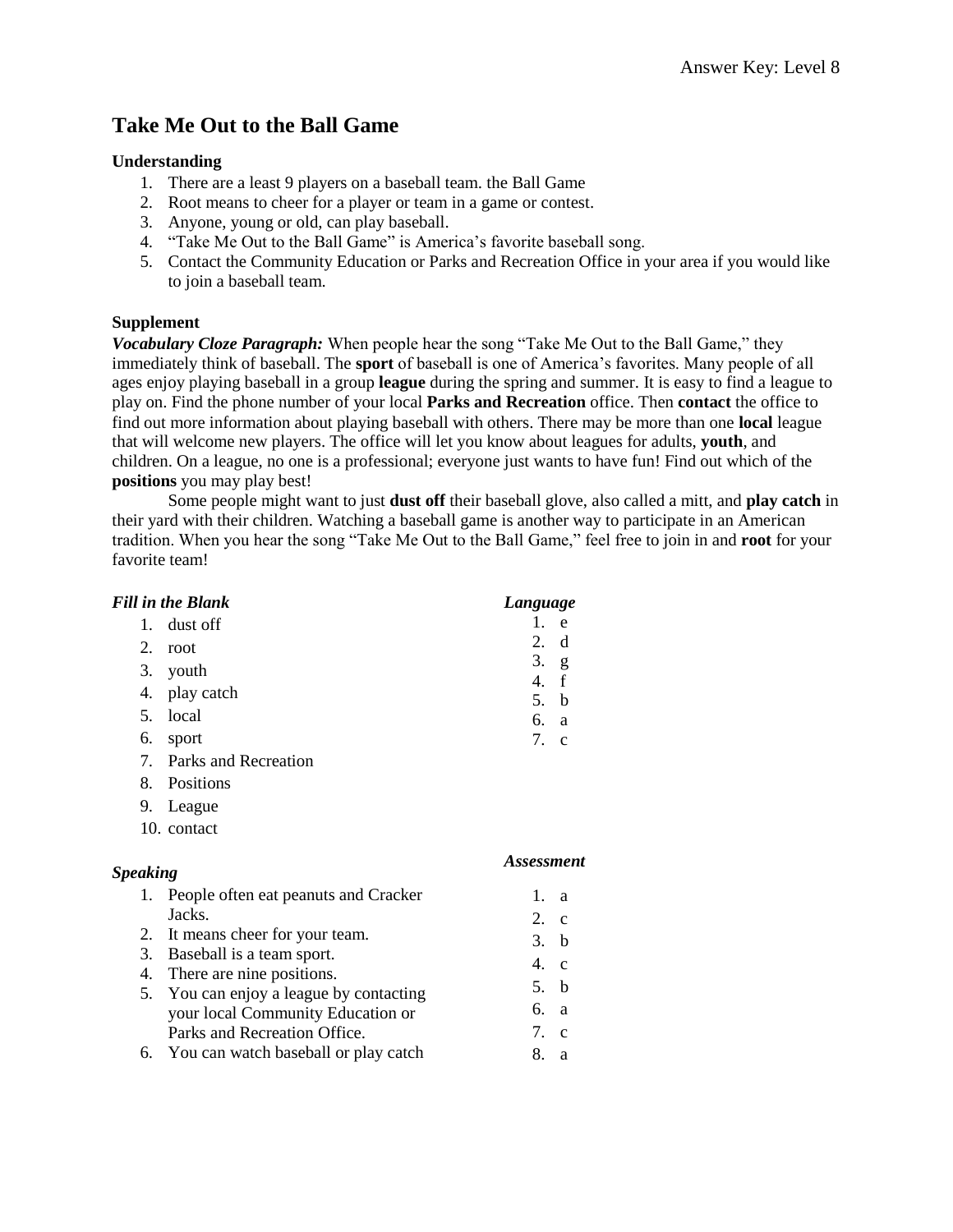# **A Successful Job Interview**

#### **Understanding**

- 1. Make sure you're clean: take a shower, brush your hair, shave your face, brush your teeth, use mouthwash, comb your hair, and use deodorant.
- 2. Bring your Social Security card, a pen and a new notebook.
- 3. Be there at 9:50 or 9:55 a.m.
- 4. You should not drink coffee, smoke, or chew gum.
- 5. C. To make flat or smooth.

#### **Supplement**

*Vocabulary Cloze Paragraph:* There are many things you should do **in order to** prepare for a job interview. Before the interview, you need to make sure that your body and hair are clean. You should shower and wear **deodorant**. Be sure to **shave** your face. You should also use **mouthwash** so that your breath smells good. Finally, the clothes that you wear should be clean and **pressed**. Plan to arrive at the interview five or ten minutes early. If you look **neat** and clean, you will make a good impression. The employer will **interview** you by asking questions. You need to answer the questions clearly, so do not **chew** gum. Talk about your experience and ability to learn. Bring a pen and notebook so that you can write down the manager's name and **department**. End the interview by thanking the employer and shaking hands.

#### *Fill in the Blank*

- 1. press
- 2. in order to
- 3. interview
- 4. chew
- 5. department
- 6. deodorant
- 7. neat
- 8. shave
- 9. mouthwash

## *Speaking*

- 1. The story is about how to have a successful job interview.
- 2. You should take a shower, wash your hair, shave your face, brush your teeth, use mouthwash, comb your hair, use deodorant, and put on clean clothes.
- 3. You should bring your Social Security card, a pen, and a new notebook.
- 4. You should not drink coffee or chew gum.
- 5. At the end of the interview, you should thank the employer for the interview and shake hands.

#### *Language*

- 1. Shake hands with the person interviewing you.
- 2. Bring your Social Security card with you.
- 3. Arrive at the interview ten minutes early.
- 4. Answer the interview questions clearly.
- 5. Tell the job employer about your experience.
- 6. Do not ask about pay.
- 7. Do not eat or drink anything.

- 1. c
- 2. b 3. a
- 4. b
- 5. c
- 6. a
- 7. b
- 8. a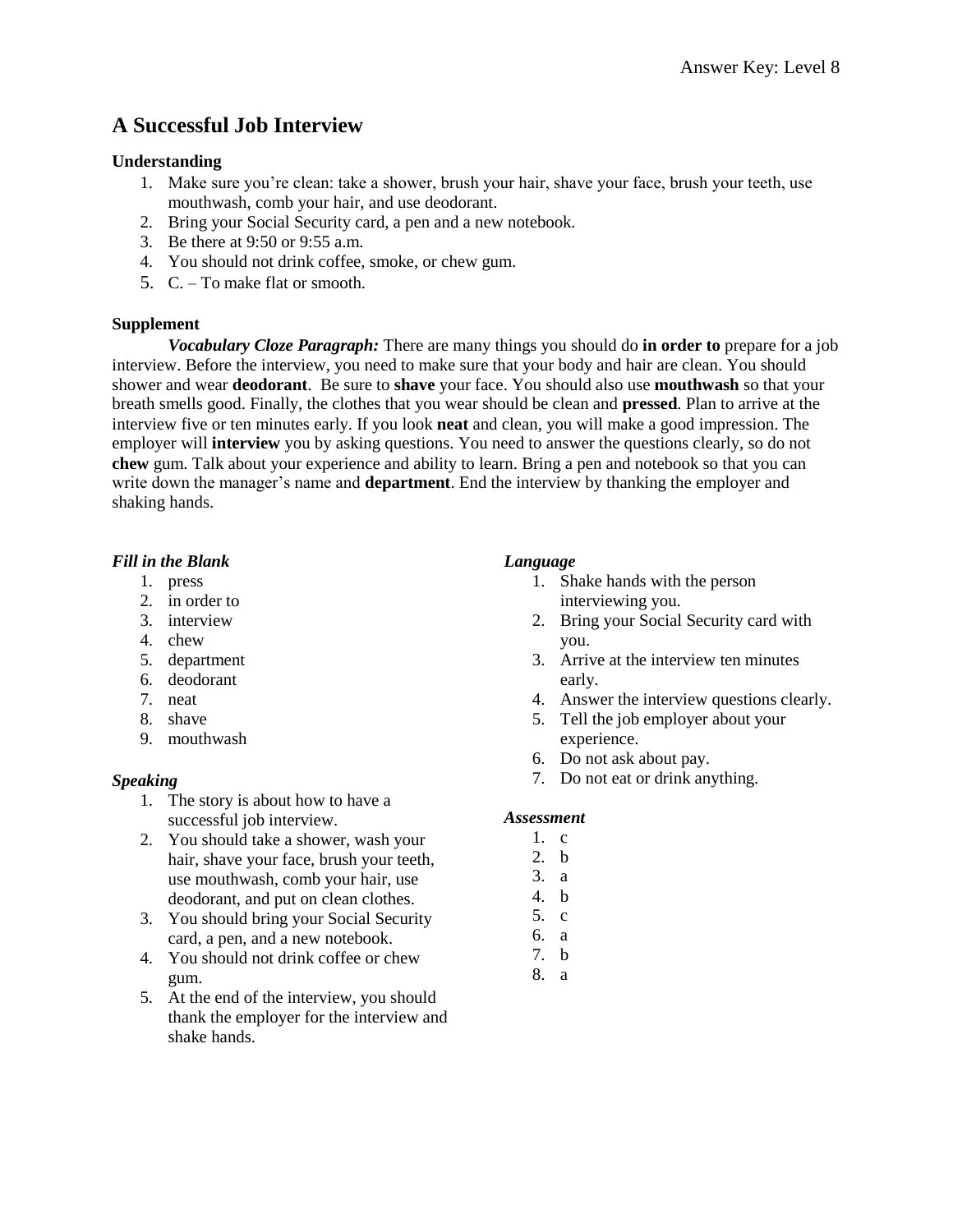# **April Fool's Day**

# **Understanding**

- 1. A fool is someone who has been tricked or made to look silly.
- 2. Exclaim means to speak loudly with strong feeling.
- 3. No one knows for certain where April Fool's Day began.
- 4. People celebrate April Fool's Day by playing tricks on friends, co-workers, and family members.
- 5. The word harmful means causing harm or likely to cause harm; dangerous.
- 6. April Fool's Day is celebrated in the spring because spring weather is tricky; it often fools us with warm weather one day and then cold, wintry weather the next day.
- 7. The quote from Mark Twain means that we are fools every day of the year. The date of April 1st just helps remind us of that fact.

# **Supplement**

*Vocabulary Cloze Paragraph:* Although no one knows where or when April Fools' Day began, the tradition of playing jokes or **tricks** on people on April 1st exists all over the world. The tricks that people play on April Fools' Day are **silly**. These tricks are not **harmful** or mean. For example, a teacher might tell her students that she isn't **assigning** any homework. The students are **thrilled** until the teacher says, "April Fools!" Another example is a child replacing the sugar in the sugar bowl with salt. His dad mixes salt into his morning coffee and has to **spit** the coffee out. Then his son calls him "April **Fool**!" Many people over the years have played a trick and **exclaimed** "April Fool!" Some people think that April Fools' Day started because the weather in spring is always changing and playing tricks on people. No matter how it began, we can all **spread** April Fools' Day fun. We can spread fun through our words and **actions**.

# *Fill in the Blank*

- 1. exclaimed
- 2. silly
- 3. harmful
- 4. spit
- 5. spread
- 6. thrilled
- 7. tricks
- 8. fool
- 9. assigning
- 10. actions

# *Speaking*

- 1. The main idea is about April Fools' Day, when it is and what people do to celebrate it.
- 2. Examples are replacing sugar with salt, telling students there is no homework, or telling people other silly things that aren't true.
- 3. April Fools' Day is celebrated on April 1<sup>st</sup>, and people play jokes and tricks on each other.
- 4. *Answers will vary.*
- 5. Some people think that April Fools' Day started because of spring weather often tricks people.

# *Language*

- 1. D, *answers will vary*
- 2. I
- 3. D, *answers will vary*
- 4. I
- 5. D, *answers will vary*
- 6. D, *answers will vary*
- 7. D, *answers will vary*

- $1 \quad c$
- 2. b
- 3. a
- 4. a
- 5. b
- 6. c
- 7. b
- 8. b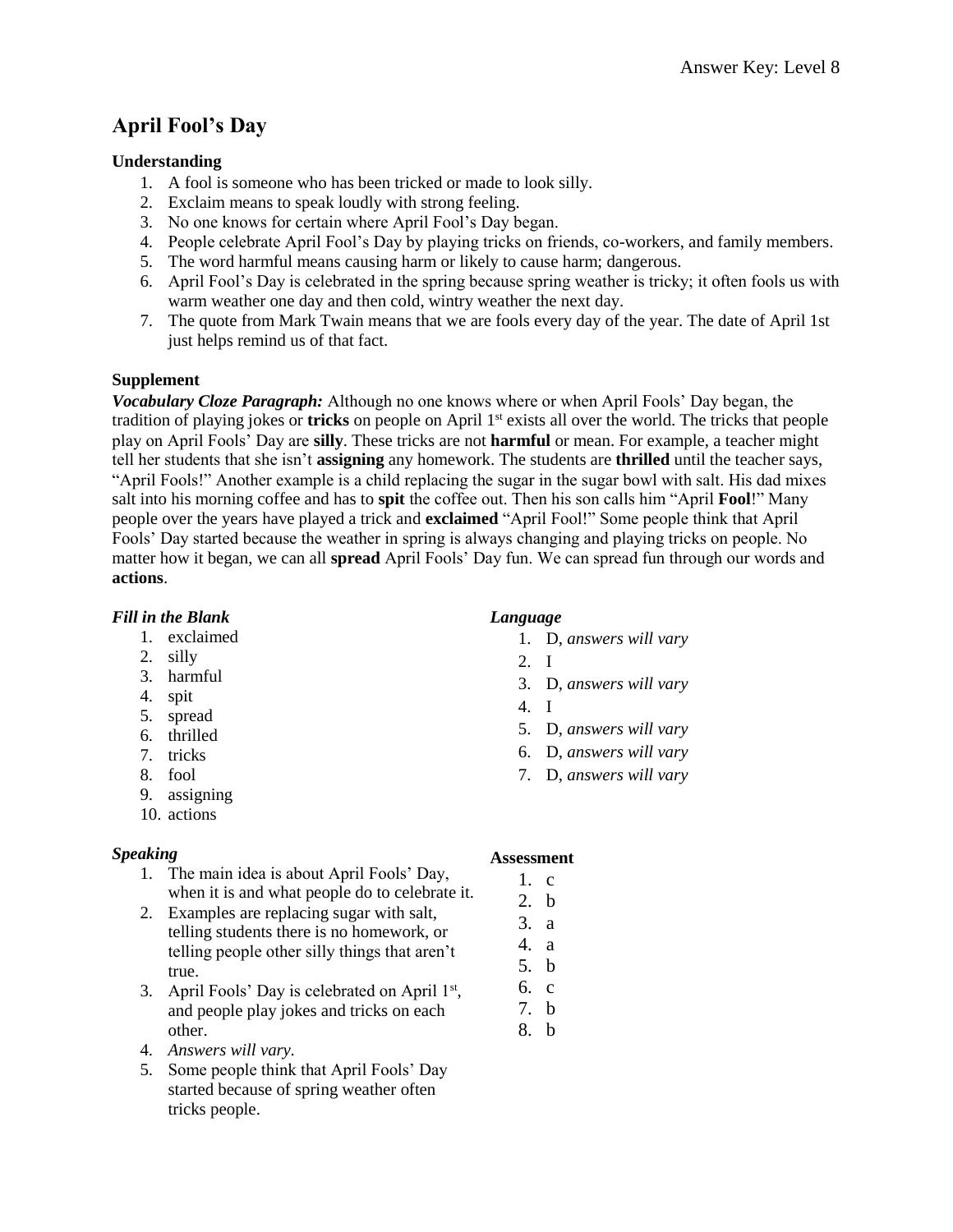# **Easter**

## **Understanding**

- 1. Imaginary means existing only in the imagination; not real.
- 2. Christians believe Jesus Christ rose from the dead on Easter Sunday.
- 3. Eggs, rabbits, the cross, and the Easter bunny are all symbols of Easter.
- 4. Easter is both a religious holiday and a non-religious holiday. Easter began as a celebration of spring. It has evolved into a celebration of both the rebirth of Christ and the re-birth of spring.
- 5. Raise means to awaken from sleep or death.
- 6. The earliest Easter would be on Sunday, March 22 (the first Sunday after the full moon on or after March 21).
- 7. Christians believe Jesus Christ died on Good Friday, two days before Easter Sunday.

# **Supplement**

*Vocabulary Cloze Paragraph:* Easter is a holiday that is in March or April every year. Easter is a **religious** holiday. It is also a day of **celebration** for the new life of spring. Easter is a **holiday** for Christians. Many Christians go to church on that day to praise God for raising Jesus after he was crucified. For other people, Easter is the beginning of the season of spring. The word for "Easter" comes from the **goddess** of spring and light. She was an important goddess in **ancient** times.

There are many old **traditions** related to Easter that people still keep today. When people think of Easter, they think of the Easter Bunny who comes to homes and **hides** Easter eggs in the yard for children to find. The Easter Bunny brings **baskets** filled with treats and gifts too. People enjoy eating special Easter candies like jelly beans and chocolate bunnies.

Whether the religious **roots** of Easter are important to you or if you just like to make colorful Easter eggs, Easter is a holiday to celebrate the **rebirth** of spring.

# *Fill in the Blank*

- 1. hides
- 2. baskets
- 3. ancient
- 4. holiday
- 5. traditions
- 6. goddess
- 7. rebirth
- 8. religious
- 9. roots
- 10. celebration

## *Speaking*

- 1. Easter is in March or April.
- 2. In the spring, flowers bloom and trees become green.
- 3. Eggs and rabbits are two symbols.
- 4. The Easter Bunny visits homes the night before Easter, fill children's Easter baskets with candy and small gifts, and hides Easter eggs.
- 5. Good Friday is two days before Easter.
- 6. Easter reminds us that the cold of winter and death will pass.

## *Language*

- 1. Which
- 2. Which
- 3. Who
- 4. Which
- 5. Which
- 6. Who
- 7. Who
- 8. Which

- 1. a
- 2. b
- 3. c
- 4. a
- 5. b
- 6. b
- 7. c
- 8. c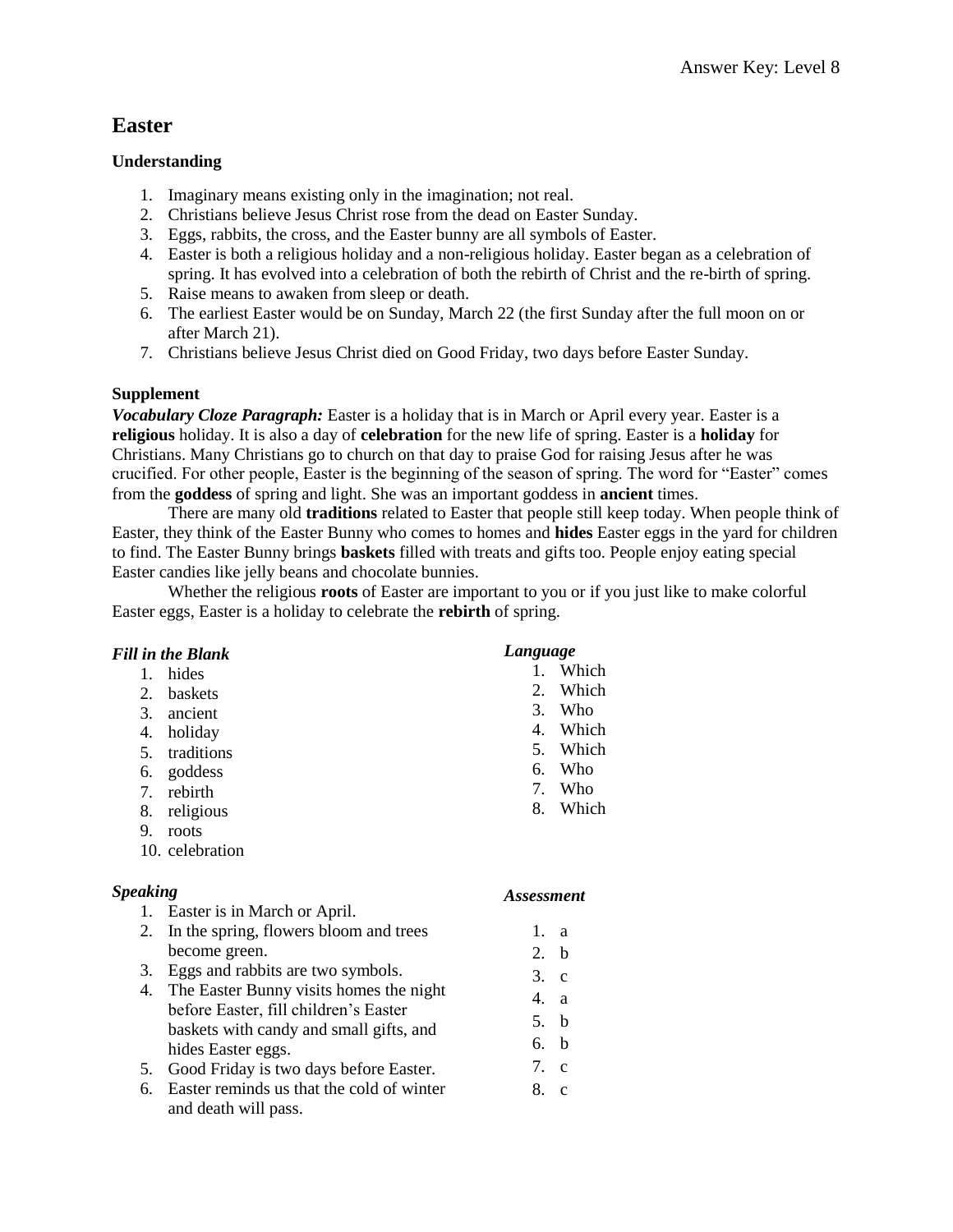# **Martin Luther King Jr.**

## **Understanding**

- 1. Current year subtract 1963.
- 2. Segregation is the separation of people according to groups, especially racial groups.
- 3. Parents want a good education for their children because people with a good education have more opportunities and better jobs than those who do not have a good education.
- 4. Examples of segregation: separate schools for black children; black people having to sit at the back of city buses, while white people sat in the front of the buses; separate drinking fountains and restrooms for black people; some restaurants serving food to "whites only."
- 5. An opportunity is a chance for a new or better situation.
- 6. The peak decade of the civil rights movement was the 1960s.
- 7. Inferior means lower in quality or value; not as good.
- 8. Martin Luther King, Jr.'s dream was for fair and equal treatment of all people.

#### **Supplement**

*Vocabulary Cloze Paragraph:* A **civil rights** leader named Dr. Martin Luther King, Jr., gave a famous speech in 1963. Dr. King's speech was said at a time when some areas of the U.S. had laws to support **segregation**, or the separation of black and white people. There were laws about equal education for all children regardless of race, **creeds**, or cultures. However, some schools for black children were **inferior** to the schools for white children. The schools for black children received less money and fewer educational **materials**. The school **facilities** were worse. The children were not receiving an equal education. Children who received a good education would have more **opportunities**. They would have more chances to be **successful** in their lives. Dr. King and other civil rights leaders drew attention to the problem of segregation in schools and in public places. They wanted **equality** for all people. They helped new laws get passed that have aided with the **struggle** for equality in the U.S.

#### *Fill in the Blank*

- 1. equality/civil rights
- 2. inferior
- 3. successful
- 4. struggle
- 5. segregation
- 6. materials
- 7. creeds
- 8. opportunities
- 9. equality/civil rights
- 10. facilities

#### *Speaking*

- 1. The main idea is that Dr. King and others fought for civil rights, equality, and an end to segregation.
- 2. People can get better jobs and earn more money.
- 3. Education must be equal, with equal opportunities.
- 4. Segregation is separating people, often because of skin color
- 5. "White only" schools had better everything.

| Language |             | <b>Assessment</b> |  |
|----------|-------------|-------------------|--|
| 1.       | was, sat    | 1. a              |  |
|          | 2. gave     | 2. h              |  |
|          | 3. drank    | 3. a              |  |
|          | 4. were     | 4.c               |  |
|          | 5. had      | 5. a              |  |
|          | 6. sat, was | 6. b              |  |
|          | 7. thought  | 7. a              |  |
| 8.       | had, got    | 8. b              |  |

- 6. Three other examples are separate water fountains, separate areas of buses, or not being served in a restaurant.
- 7. They tried to increase equality for all.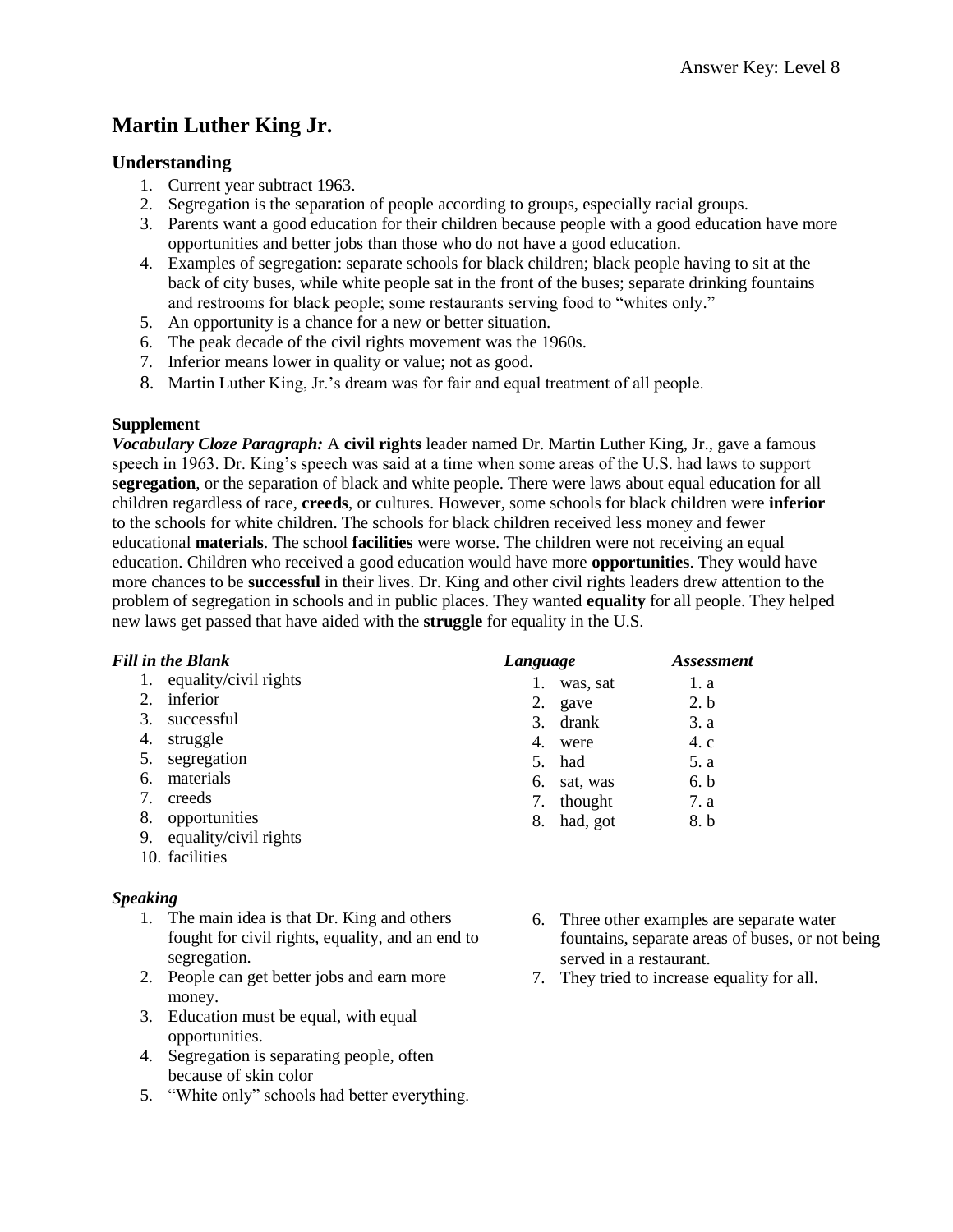# **The Ladder Rebate**

#### **Understanding**

- 1. Fran plans to purchase a ladder and some paint.
- 2. She and Nate are going to paint the living room in their new home. They do not like the stark, white walls.
- 3. A store clerk helps Fran at the store.
- 4. A rebate is a discount of the total sum of money paid for something.
- 5. Fran needs to keep her receipt because it needs to be mailed with a completed rebate form in order to get the rebate money.

#### **Supplement**

*Vocabulary Cloze Paragraph:* Nate and Fran want to paint the walls inside their new house. The walls are white and the rooms look **stark**. They want to add color to the walls. The living room has a high **ceiling**. Nate and Fran decide they need to buy a **ladder**.

At the hardware store, Fran finds a ladder that costs \$89.99. If she buys the ladder, she can get a \$15.00 **rebate**. The ladder would only cost her \$74.99, and she could use the extra money for other **supplies**. Fran asks a store **clerk** about the rebate. The clerk tells her that the rebate is a **discount** she'll receive in eight to ten weeks. Fran decides to buy the ladder and will need to complete a rebate form. Then, she must mail the form along with her **receipt**.

Fran takes the rebate form and the ladder. She says to the clerk, "I really **appreciate** your help." The clerk helps her find some paint in the paint aisle. Fran will spend more money today, but she will get her rebate for her ladder **purchase** in a few weeks.

## *Fill in the Blank*

- 1. ladder
- 2. receipt
- 3. purchase
- 4. appreciate
- 5. supplies
- 6. discount
- 7. clerk
- 8. rebate
- 9. stark
- 10. ceiling

## *Speaking*

- 1. Nate and Fran want to paint inside their house.
- 2. They plan to buy a ladder first.
- 3. The ladder will cost \$74.99 after the rebate.
- 4. A clerk helps Fran understand the rebate.
- 5. She needs to mail a copy of the receipt with a completed rebate form.
- 6. Fran will buy some paint next.

#### *Language*

- 1. will ask
	- 2. will buy, will get
	- 3. will mail, will get
	- 4. will be
	- 5. will receive, will get
- 6. will travel
- 7. will clean
- *Assessment*
	- $1 \quad c$
	- 2. b
	- 3. a
	- 4. b
	- 5. c
	- 6. b
	- 7. a
	- 8. b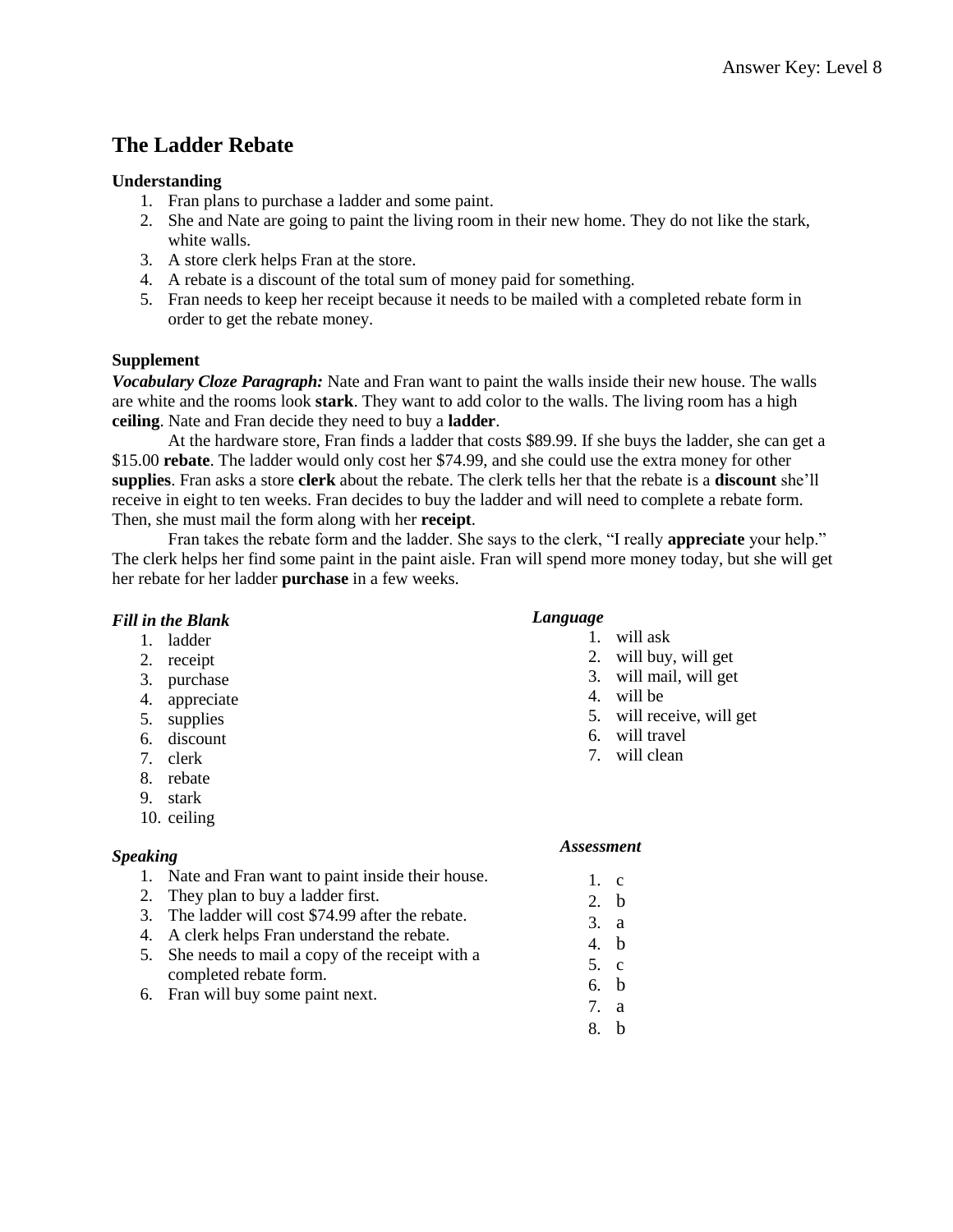# **Tax Day**

## **Understanding**

- 1. Taxes are due to be mailed by midnight on April 15.
- 2. In order to begin your taxes, you need a tax form and your W-2 form.
- 3. You can get tax forms at public libraries and most post offices.
- 4. A fine is a sum of money that is paid as a penalty for breaking a rule or law.
- 5. Wan's W-2 was mailed to her by her employer at the end of January.

# **Supplement**

*Vocabulary Cloze Paragraph:* Taxes in the U.S. are **due** every year on April 15. Tax forms must be mailed in to the Department of Revenue by midnight on that date, or people will be **fined**. Wan does not like Tax Day, but she wants to mail her taxes by the **deadline**. She only needs two things to do her taxes. She needs an easy tax **form** from the library. She also needs the **W-2** form from her workplace. In February, Wan has both forms and can **complete** her taxes.

First, Wan reads the directions on the easy tax form. She prints her first name, her **middle initial**, and her last name on the form. She fills in all of the other information, including her address, her Social Security number, and her W-2 earnings. When she is finished, she adds up the amounts. She will get a **refund**! Wan is pleased she has finished her taxes on time, and she will receive money back because she paid in too much last year. Wan doesn't mind Tax Day anymore.

|  | <b>Fill in the Blank</b> |
|--|--------------------------|
|  |                          |

- 1. refund
- 2. complete
- 3. form
- 4. deadline
- 5. middle initial
- 6. W-2
- 7. due
- 8. fined

# *Speaking*

- 1. Tax forms are due on April 15.
- 2. They will be fined.
- 3. Wan's workplace sent her a W-2.
- 4. She needed her Social Security card and a tax form.
- 5. She needs to write her name, address, zip code, social security number.
- 6. She found out she would receive a refund.

# *Language*

- 1. must
- 2. need to
- 3. needs to
- 4. must
- 5. need to
- 6. must
- 7. needs to

## *Assessment*

1. b 2. a 3. c 4. c 5. a 6. b 7. a 8. b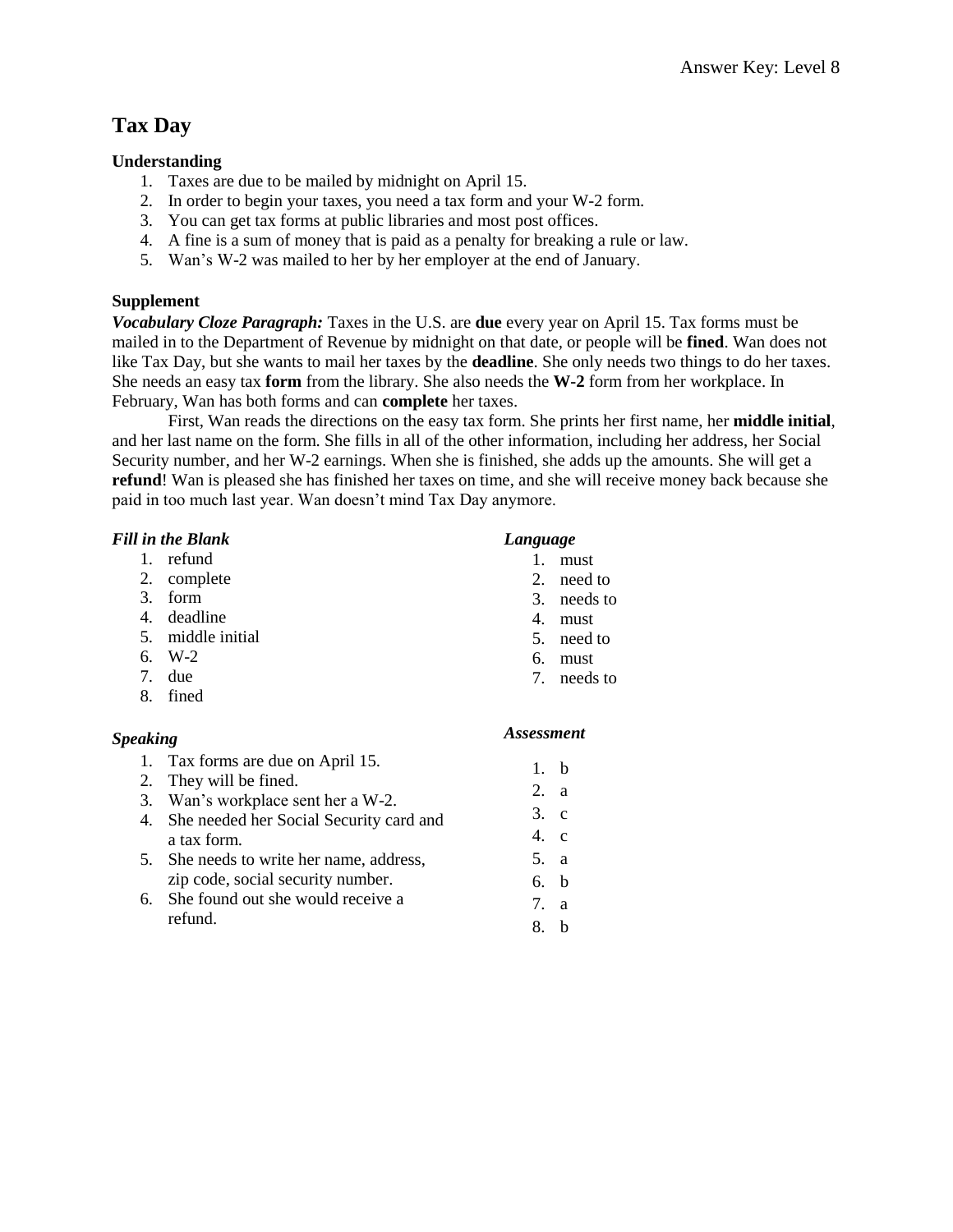# **Keeping Kids Safe**

### **Understanding**

- 1. Have your child practice how to make an emergency phone call.
- 2. A friend gave Karla the information.
- 3. Areas that are not safe for children are abandoned buildings, areas with lots of trees, and areas with bad lighting.
- 4. When you walk through your neighborhood, show your child places she can go in an emergency.
- 5. Teach your child not to talk to strangers. Teach him that strangers do not look like monsters but in fact look like ordinary people.

## **Supplement**

*Vocabulary Cloze Paragraph:* Karla is a mother of two young children. She is **single** and wants to make sure her children are always safe. She asked a friend for some advice. Her friend gave her **information** that is useful for parents. Karla learned that she should show her children places in their neighborhood where they can stay safe, like a store or a neighbor's house. She should look out for areas that are not safe, such as **abandoned** buildings and areas with poor lighting and many trees.

Karla's children should know their full names, their address, and a phone number to call or text. They should know their **area code** with a phone number too. They should **practice** making an emergency phone call so they are prepared.

When her children are older, Karla should **encourage** her children to play outside with friends. They should play in **open** areas where they can be seen. She should teach her children that they shouldn't talk to **strangers**. Even if strangers look **ordinary** they could still be dangerous. Karla should tell her children that if anyone touches them and makes them feel **uncomfortable** they should tell her right away. She will always listen to them and make sure they feel loved.

|                 | <b>Fill in the Blank</b>                       | Language          |           |
|-----------------|------------------------------------------------|-------------------|-----------|
| 1.              | encourage                                      | 1.                | her       |
| 2.              | information                                    | 2.                | me        |
| 3.              | uncomfortable                                  |                   | 3. them   |
|                 | 4. single                                      |                   | 4. him    |
|                 | 5. abandoned                                   | 5.                | <b>us</b> |
|                 | 6. practice                                    | 6.                | me        |
|                 | 7. open                                        |                   |           |
|                 | 8. strangers                                   |                   |           |
|                 | 9. area code                                   |                   |           |
|                 | 10. ordinary                                   |                   |           |
| <b>Speaking</b> |                                                | <b>Assessment</b> |           |
| $1_{-}$         | She wanted information on how to keep her      |                   |           |
|                 | children safe.                                 | $1_{-}$           | b         |
| 2.              | A neighbor's house, a store or an open area    | 2. a              |           |
|                 | may be safe.                                   | $3$ . c           |           |
| 3.              | Abandoned buildings and areas with lots of     | 4.                | a         |
|                 | trees or bad lighting are not safe.            | 5. b              |           |
| 4.              | Children should know their full name, address, | 6. a              |           |
|                 | and phone number.                              | 7. c              |           |
| 5.              | Make sure children can contact you by phone    | 8.                | a         |
|                 | or text.                                       |                   |           |
| 6.              | No one has a right to touch them in a way that |                   |           |
|                 | makes them uncomfortable.                      |                   |           |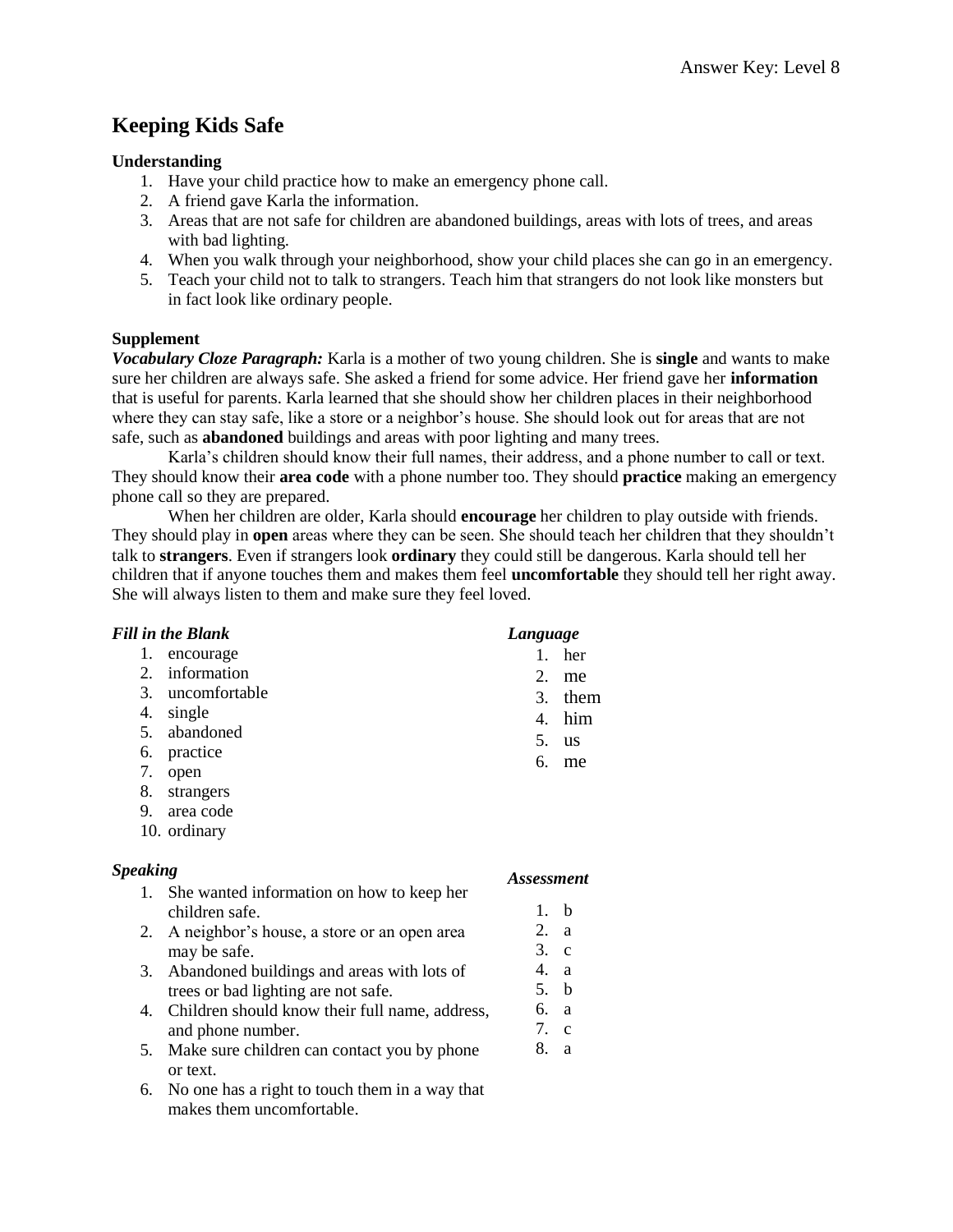# **Being on Time**

## **Understanding**

- 1. Arrive at meetings 5 to 10 minutes early.
- 2. Polite means showing good manners and being thoughtful of others.
- 3. Arriving early shows that you really care about the job and respect those interviewing you. Plus, it also shows that you are capable of getting to work on time.
- 4. It is important to be on time at school conferences, doctor appointments, meetings, etc.
- 5. To help be on time, people should set their clocks and wrist watches ahead.
- 6. If you are going to be late, call and say you will be late.
- 7. If you have a job interview at 3:00 p.m., arrive at 2:50 or 2:55 p.m.

#### **Supplement**

*Vocabulary Cloze Paragraph:* It is important to be on time. Being on time shows that you **value** the time of others. If you are invited to someone's home, be on time. Do not arrive early because your **hosts** might be busy getting ready. If you are going to be late, it is **polite** to let your hosts know. On the other hand, sometimes you should arrive early. You should plan to arrive ten minutes early for movies and for important events, like weddings and **funerals**. You should also arrive early for meetings and **appointments**. One example of important appointments are school **conferences** with your child's teacher. Arriving early shows that you **respect** and care about the meeting. Some meetings may be **canceled** if you arrive late. To help them be on time, some people **set** their clocks five or ten minutes ahead. They may even set their **wristwatches** ahead.

#### *Fill in the Blank*

- 1. wristwatches
- 2. funerals
- 3. appointments
- 4. value
- 5. host
- 6. canceled
- 7. conferences
- 8. set
- 9. polite
- 10. respect

## *Speaking*

- 1. Do not arrive early. If you are going to be late, call the hosts.
- 2. Arrive early before a movie, for meetings and appointments, for job interviews, for weddings and funerals, and for conferences.
- 3. Arriving early shows you care about the meeting and that you respect the time of others. The meeting may be cancelled if you are late.
- 4. You can set your clocks and wristwatches five or ten minutes ahead.
- 5. *Answers will vary.*

#### *Language*

- 1. calling
- 2. Arriving
- 3. Setting
- 4. studying
- 5. reading
- 6. taking
- 7. asking
- 8. Eating

- 1. a
- 2. b
- 3. b 4. c
- 5. a
- 6. b
- 7. c
- 8. a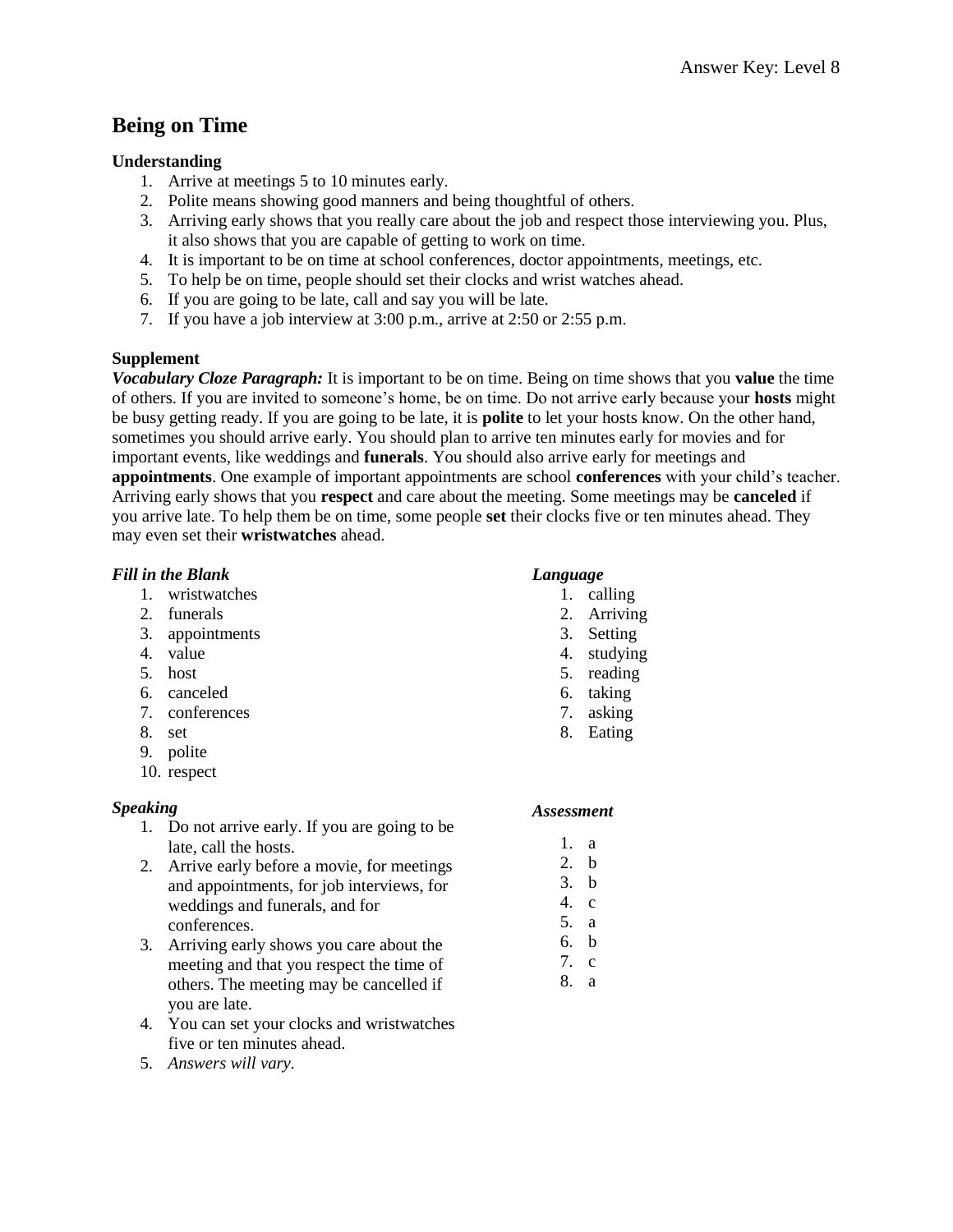# **Safety Gear**

### **Understanding**

- 1. Juan wears special gloves when he works with blood.
- 2. He wears the gloves to protect himself from getting diseases.
- 3. Protect means to keep safe; to shield from danger or harm.
- 4. Maria wears rubber boots and rubber gloves.
- 5. She wears the boots to prevent her from slipping on wet floors. She wears the gloves to protect her hands from chemicals.
- 6. If your safety gear breaks, tell your supervisor right away.
- 7. Required means you must do it; essential part of your job duties.

#### **Supplement**

*Vocabulary Cloze Paragraph:* Many people have jobs that require special **gear**, or clothes and equipment that helps keep them safe. Wearing the right gear and using the right equipment and tools is essential for all employees.

Juan works in a nursing home as a nurse's **aide**. He assists nurses and doctors with helping patients. Juan has to **wear** gloves when he works with blood to prevent getting diseases. Mary works in a restaurant. Because she is a cook, she has to wear a **hairnet**. She doesn't want her hair to get in the food she is making for customers. She also doesn't want her hair to fall in the blender or mixer. Mary wears an **apron** so she doesn't get food on her clothes. Other jobs are more dangerous and require special gear. Carlos and Maria work with **chemicals**. The **liquid** chemicals can be dangerous. Carlos and Maria wear rubber gloves and rubber boots when they wash industrial **fabrics** with chemicals. Their gear helps them to feel safer at work if they **spill** something.

Be sure to ask your employer if you should wear or use special gear, and tell him or her if you need new gear. The right gear can **protect** you from getting hurt on the job.

## *Fill in the Blank*

- 1. apron
- 2. protect
- 3. spill
- 4. chemicals
- 5. gear
- 6. aide
- 7. wear
- 8. hairnet
- 9. fabrics
- 10. liquid

## *Speaking*

- 1. Employers don't want employees to get hurt.
- 2. They clean industrial fabrics with liquid chemicals.
- 3. The chemicals they work with may spill.
- 4. Her hairnet keeps hair out of the food and keeps her hair from getting caught in equipment.
- 5. He needs to wear special gloves.
- 6. You should tell your supervisor right away.

## *Language*

- 1. dog's
- 2. workers'
- 3. employees'
- 4. dishwasher's
- 5. children's
- 6. boy's
- 7. cooks'
- 8. nurse's

- 1. b
- 2. a
- 3. c
- 4. c
- 5. c
- 6. a
- 7. c
- 8. a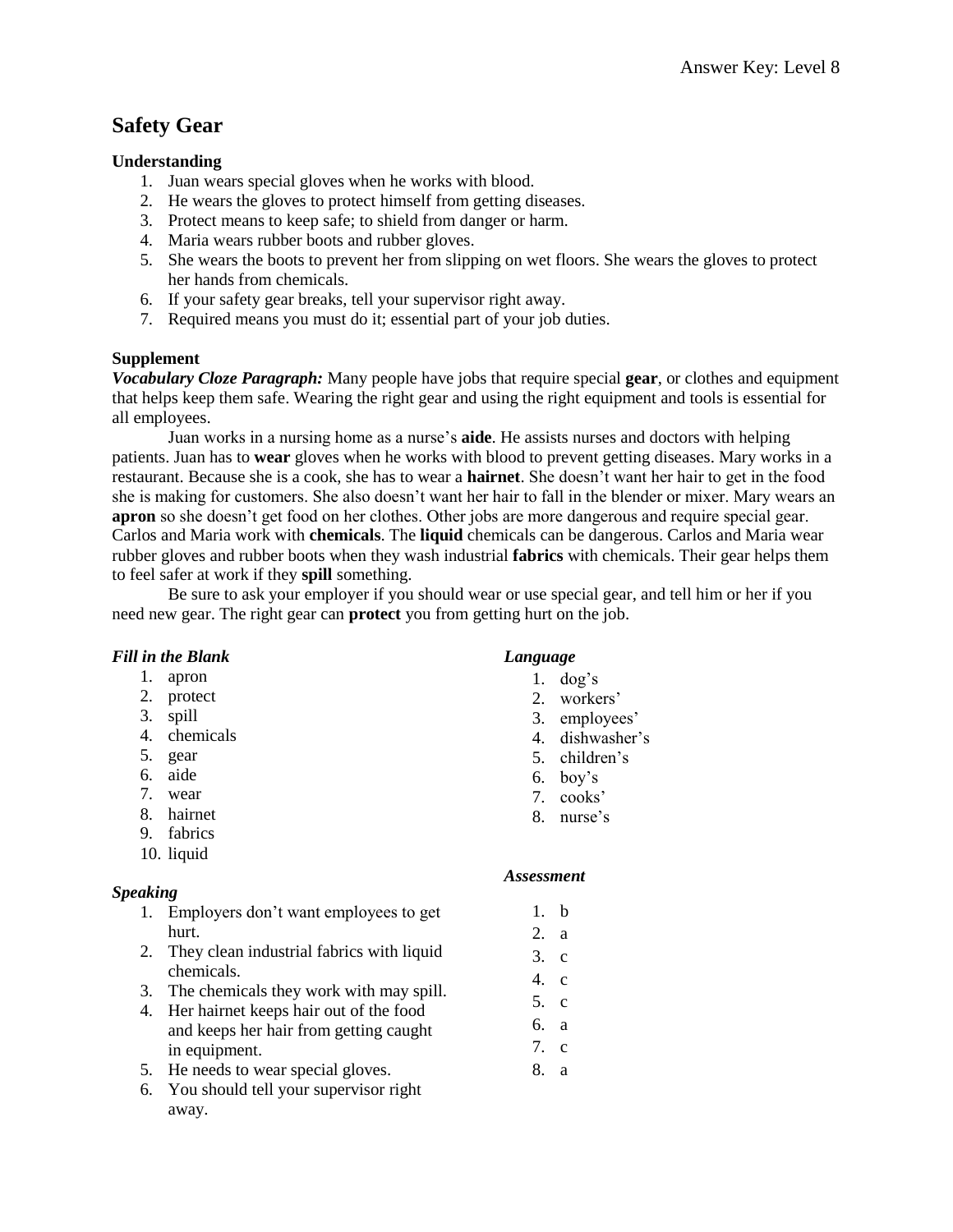# **Let's Get Healthy**

## **Understanding**

- 1. Junk foods are foods that have a lot of fat, salt, or sugar.
- 2. Some forms of exercise are walking, jogging, bicycling, weight lifting, working-out at a gym or health club, and playing basketball or tennis.
- 3. Drink 6 to 8 glasses of water every day.
- 4. Drinking too much alcohol can damage your liver and other parts of your body. It can also hurt your family relationships.
- 5. Damage means to harm or injure to make less useful or valuable.
- 6. Smoking causes lung cancer and other diseases.
- 7. Milk builds strong bones.
- 8. It is illegal to smoke on airplanes, at many restaurants, and in other public places.

# **Supplement**

*Vocabulary Cloze Paragraph:* Many people in the U.S. live a **healthy** lifestyle. Being healthy usually means eating foods that are high in **nutrients** that the body needs, exercising regularly, and not smoking or drinking too much alcohol. Eating healthy means staying away from **junk food** like chips, candy, and cookies. Eating more vegetables, fruits, fish, and yogurt is a better idea. Watching what you drink can affect your health, too. Doctors **recommend** drinking several glasses of water each day. There are other healthy **options** to drink, but water is the best one. Drinking too much alcohol is not recommended. Living with an **alcoholic** is very difficult on family members. Alcohol can **damage** your liver and other organs. It can **destroy** relationships with other people.

Being healthy involves exercising to stay **in good shape**. Many people work out at a gym, **jog**, ride bikes, walk, or play sports. A healthy lifestyle means eating healthy foods, exercising, and taking care of your body.

# *Fill in the Blank*

- 1. healthy
- 2. nutrients
- 3. destroy
- 4. options
- 5. alcoholic
- 6. junk food
- 7. in good shape
- 8. damage
- 9. job
- 10. recommend

# *Speaking*

- 1. Eat healthy foods, drink healthy drinks, stay in good shape and don't smoke.
- 2. Foods that have a lot of fat, salt, or sugar.
- 3. Alcohol can damage your liver and it can destroy relationships with those close to you.
- 4. Doctors recommend six to eight glasses a day.
- 5. People can job, ride bicycles, work out, walk, life weights, or play a sport.
- 6. Smoking can cause lung cancer and other diseases.

# *Language*

- 1. candy bars and cake
- 2. coffee, tea, and soda
- 3. exercise more, eat healthier foods, and lose weight
- 4. quit smoking and started drinking more water
- 5. damage body parts and destroy relationships
- 6. almonds, peanuts, cashews, hazelnuts, and raisins
- 7. a lot of water, some milk, a little wine, and no soda

- 1. a
- 2. c
- 3. c 4. c
- 5. a
- 6. b
- 7. c
- 8. a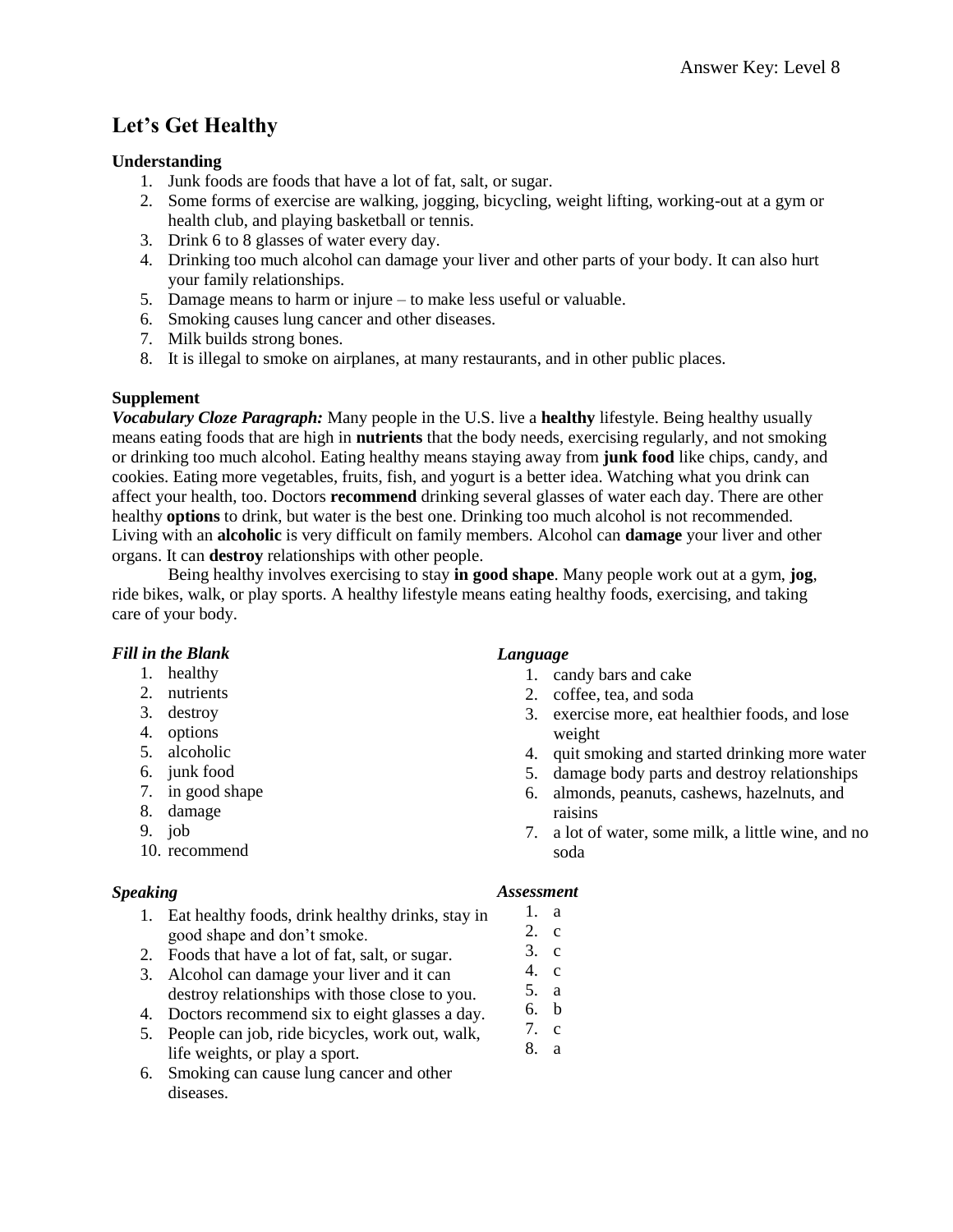# **Swimming into a New Year**

#### **Understanding**

- 1. Sam learned about the swimming classes through a New Year announcement in the community education bulletin that was mailed to his home.
- 2. A sliding fee scale is a fee scale that adjusts the fee of a service based on a person's income.
- 3. Sam called the community education office to learn more about the swimming lessons.
- 4. Swimming is great exercise, is refreshing, and is fun. (Not in text, but learners may add that it is also a good skill for children and adults to learn in order to be safe in and near water.)
- 5. Sam is both nervous and excited about the upcoming lessons. His kids are thrilled that he is taking lessons. They are all looking forward to swimming together at the lake next summer.

#### **Supplement**

*Vocabulary Cloze Paragraph:* Sam saw a **notice** for swimming lessons in a booklet he got in the mail. The booklet was a **bulletin** from the school district's community education program. The notice was an advertisement for swimming lessons. It said that swimming **relieves** stress and strengthens muscles. Plus, it's fun and **refreshing**! Sam didn't know how to swim. His children went swimming at the lake, but Sam just watched them from the shore. He wanted to learn how to swim and relieve his **stress**. He decided to take swimming lessons.

He called the community education office and asked about **upcoming** adult swimming classes. The staff person **described** the classes to Sam. He told Sam about how to pay for the classes. The program had a **sliding fee scale** determined by a person's income, so some people pay more and others pay less. Sam **registered** for a class. He was excited, and his children were **thrilled** that he would be able to swim with them soon!

#### *Fill in the Blank*

- 1. thrilled
- 2. relieves
- 3. bulletin
- 4. refreshing
- 5. notice
- 6. stress
- 7. described
- 8. upcoming
- 9. registered
- 10. sliding fee scale

#### *Speaking*

- 1. Swimming is great exercise, tones muscles, and relieves stress.
- 2. Sam saw a notice in a community education bulletin he received in the mail.
- 3. His children swam in the lake, and Sam watched from shore.
- 4. He registered by calling the community education office.
- 5. A sliding fee scale is based on a person's income. He/she pays what is reasonable.
- 6. Sam will have class on Saturday mornings at 8:00am.
- 7. They are all thrilled.

## *Language*

- 1. had known
- 2. had talked
- 3. had been
- 4. had asked
- 5. had answered
- 6. had thought
- 7. had gone

- 1. c
- 2. a
- 3. c
- 4. a
- 5. b
- 6. b
- 7. b 8. a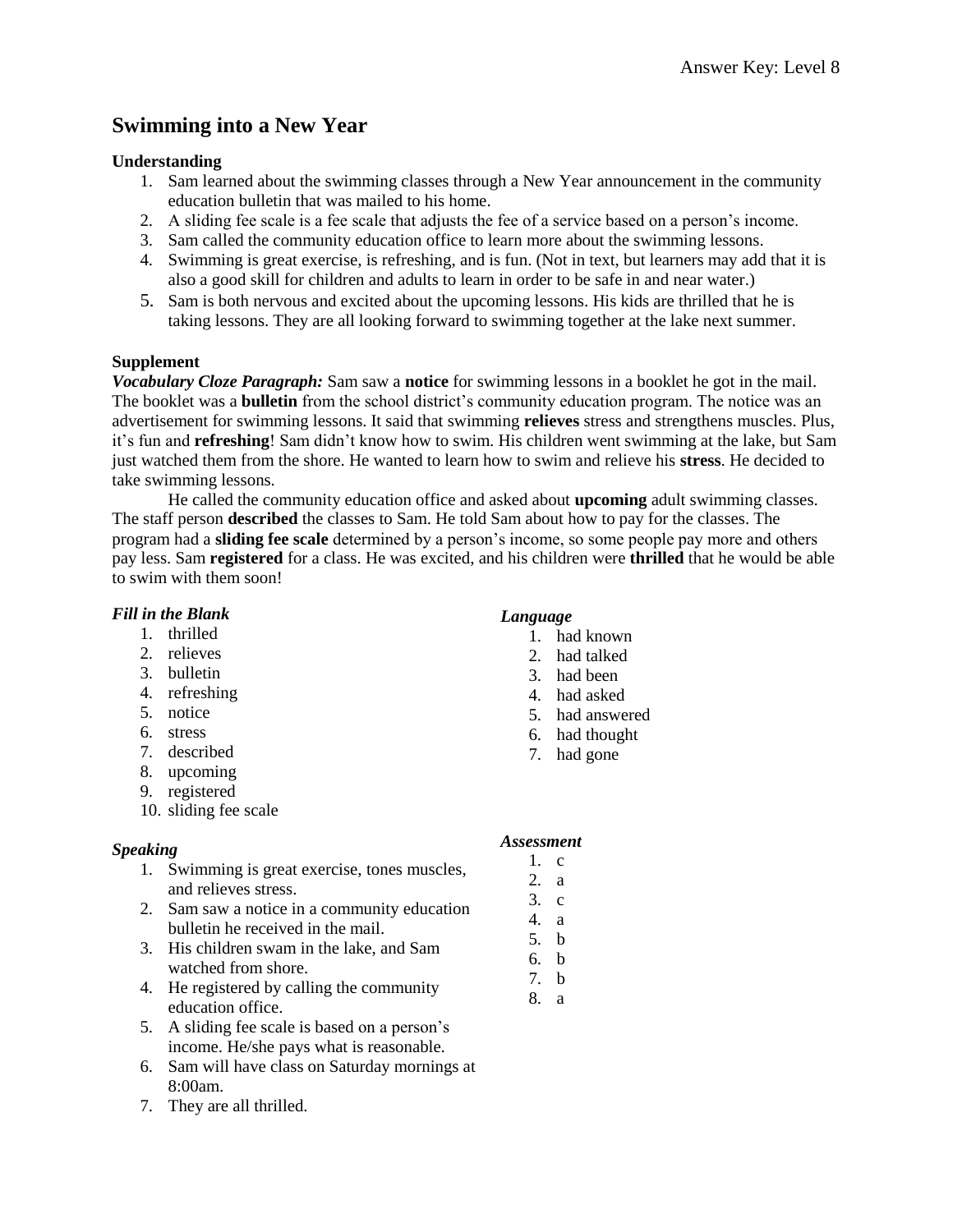# **Being a Good Citizen**

### **Understanding**

- 1. "Reaching out" means helping others in your community.
- 2. Being a good citizen is important because good citizens make great communities.
- 3. Ways to become a better citizen are to obey laws/follow rules, get involved, vote, and reach out to others.
- 4. Active means doing something or being full of action.
- 5. Answers will vary students will provide a personal opinion about what they think would happen if a community did not have rules.
- 6. Seniors are older people who are usually retired from their jobs.
- 7. You can learn about local politics by reading your local newspaper, writing letters to a local or state politician, and being involved in your community.

#### **Supplement**

*Vocabulary Cloze Paragraph:* There are many ways to get **involved** in your community and be a better citizen. First, it's important for all people who live in a community to **obey** the laws and rules. It's also important to know about what's happening in your community. Read about **current events**. You can also **attend** events in your community and at your school. When you are informed about the issues, you can also vote. Information about **candidates** is available in the local newspaper. If you have opinions or **concerns** that you want to share, you can write a letter to a state or local politician. Communities are stronger when **citizens** find ways to help others. You can donate things like food or money or give your time. Young people can visit **seniors** in a nursing home. Families can do **chores** for neighbors. Adults can coach a kids' sports team. It is fun and rewarding to be an **active** part of your community.

| <b>Fill in the Blank</b> | Language           | <i><b>Assessment</b></i> |
|--------------------------|--------------------|--------------------------|
| candidates               |                    |                          |
| 2.<br>concerns           | Answers will vary. | 1. c                     |
| 3.<br>obey               |                    | 2.b                      |
| 4.<br>current events     |                    | 3.b                      |
| citizen<br>5.            |                    | 4. b                     |
| chores<br>6.             |                    | 5.b                      |
| involved<br>7.           |                    | 6. a                     |
| 8.<br>attend             |                    | 7. c                     |
| seniors<br>9.            |                    | 8. a                     |
| 10. active               |                    |                          |

#### *Speaking*

- 1. "Children, teenagers, adults, and seniors—all of us have a part in bettering our communities."
- 2. People must follow traffic rules, pay bills on time, keep sidewalks shoveled, and raise one's hand in class.
- 3. People can read about current events, attend community and school activities, learn about things in the area, and ask you children what's going on in their schools.
- 4. People can vote or write to a local or state politician about ideas, opinions, and concerns.
- 5. Someone age 16 and older needs to buy a fishing license.
- 6. Give food to a food shelf, coach a kids' soccer team, visit with a neighbor, make a meal for a family who is going through difficult times, help an elderly neighbor with chores, or clean up trash.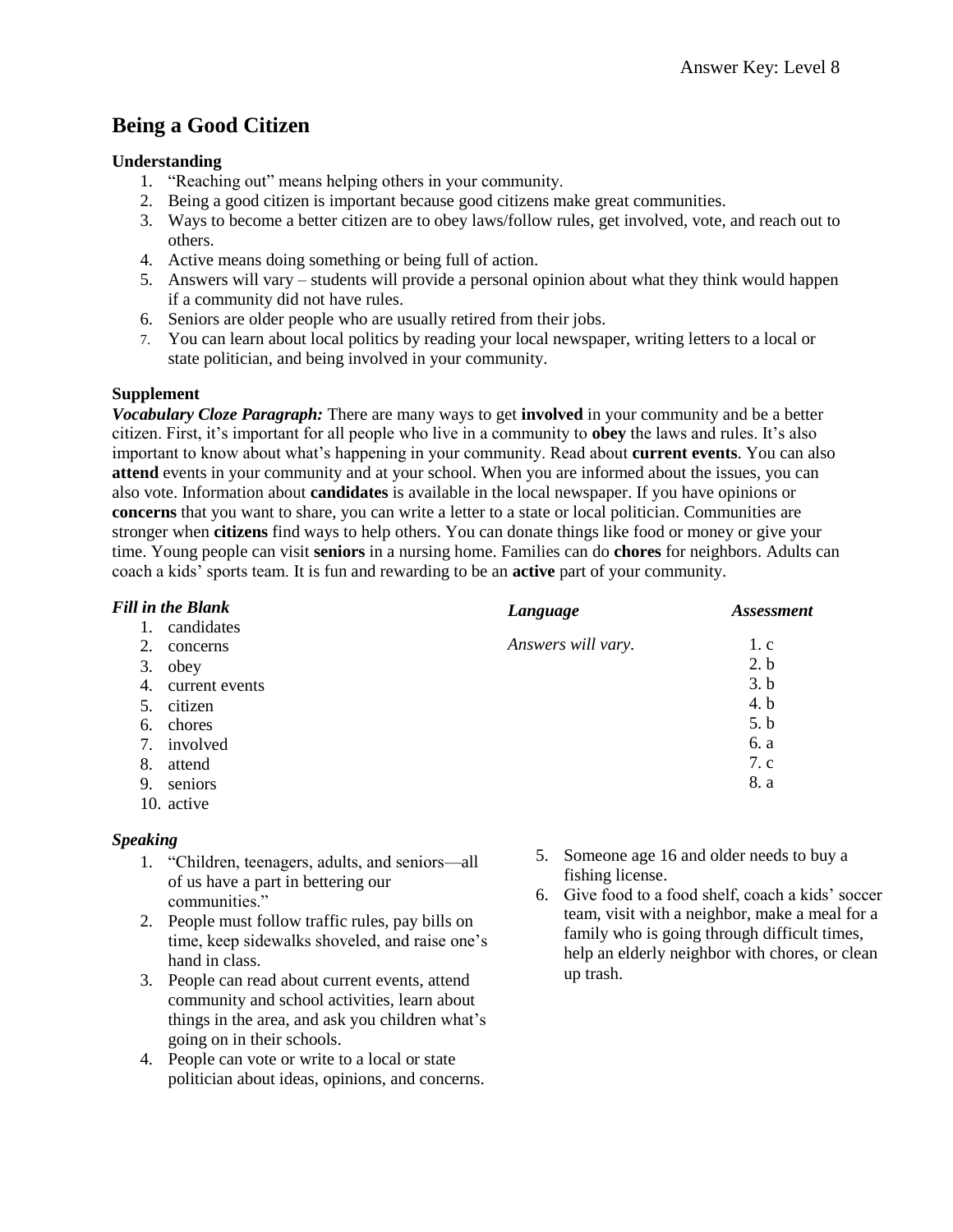# **Safe Travel with Baby**

## **Understanding**

- 1. No, it is not okay to take a baby out of his/her car seat on long trips; it is not safe.
- 2. Answers will vary.
- 3. When traveling with a baby, pack the following: diapers, wipes, extra clothes, water, food, snacks, toys, and baby's medicine. Other items may include outlet plugs, safety locks, a baby gate, and a portable crib.
- 4. By calling their host, the Kims knew what to expect in terms of a sleeping area for their baby, plus they knew the host would begin baby-proofing her home before the Kims arrived.
- 5. String should never be used for tying toys near a baby because it could strangle the baby.

## **Supplement**

*Vocabulary Cloze Paragraph:* The Kims are preparing to take a trip with their baby. When people travel with a baby, they need to plan ahead more than usual. They need to use a car seat and they need to stop often for diaper **changes** and feeding times. They take many necessary **items** for the baby, including diapers, wipes, snacks, baby food, and toys. They bring toys that can **hook** onto the baby's car seat so she can play with the toys there. The Kims do not tie the toys onto the car seat with string, but they use plastic **links** to keep the toys in place. String is dangerous because babies can **strangle** themselves on it.

The Kims call their friend ahead of time. They ask their **host** to make sure the house is safe for small children. Their friend will **childproof** the house. She will put **outlet plugs** in the outlets so the baby doesn't stick her fingers in them. The Kims will bring their **portable** crib and a baby gate. They will also bring safety locks and the baby's medication.

The Kims need to plan ahead and bring many things along when they travel with their baby, but they will have fun. They are excited for their trip and to **stay** at their friend's house.

## *Fill in the Blank*

- 1. stay
- 2. portable
- 3. outlet plugs
- 4. items
- 5. hook
- 6. links
- 7. childproof
- 8. changes
- 9. strangle
- 10. host

## *Speaking*

#### *Assessment*

*Language*

1. Garcias 2. Kims 3. Collinses 4. Nguyens 5. Millers 6. Joneses

- 1. They must bring items for the baby, such as diapers, wipes, clothes, water, food, snacks, and toys. 2. The baby can place with toys hooked on the car seat. 3. The will bring the portable crib because babies must always sleep in cribs. 4. Move unsafe items out of the baby's reach and use outlet plugs, safety locks and a baby gate, if needed. 5. Outlet plugs, safety locks, a baby gate, and any medication for the baby. 1. c 2. c 3. a 4. b 5. a 6. b 7. c 8. b
- 6. Answers will vary.